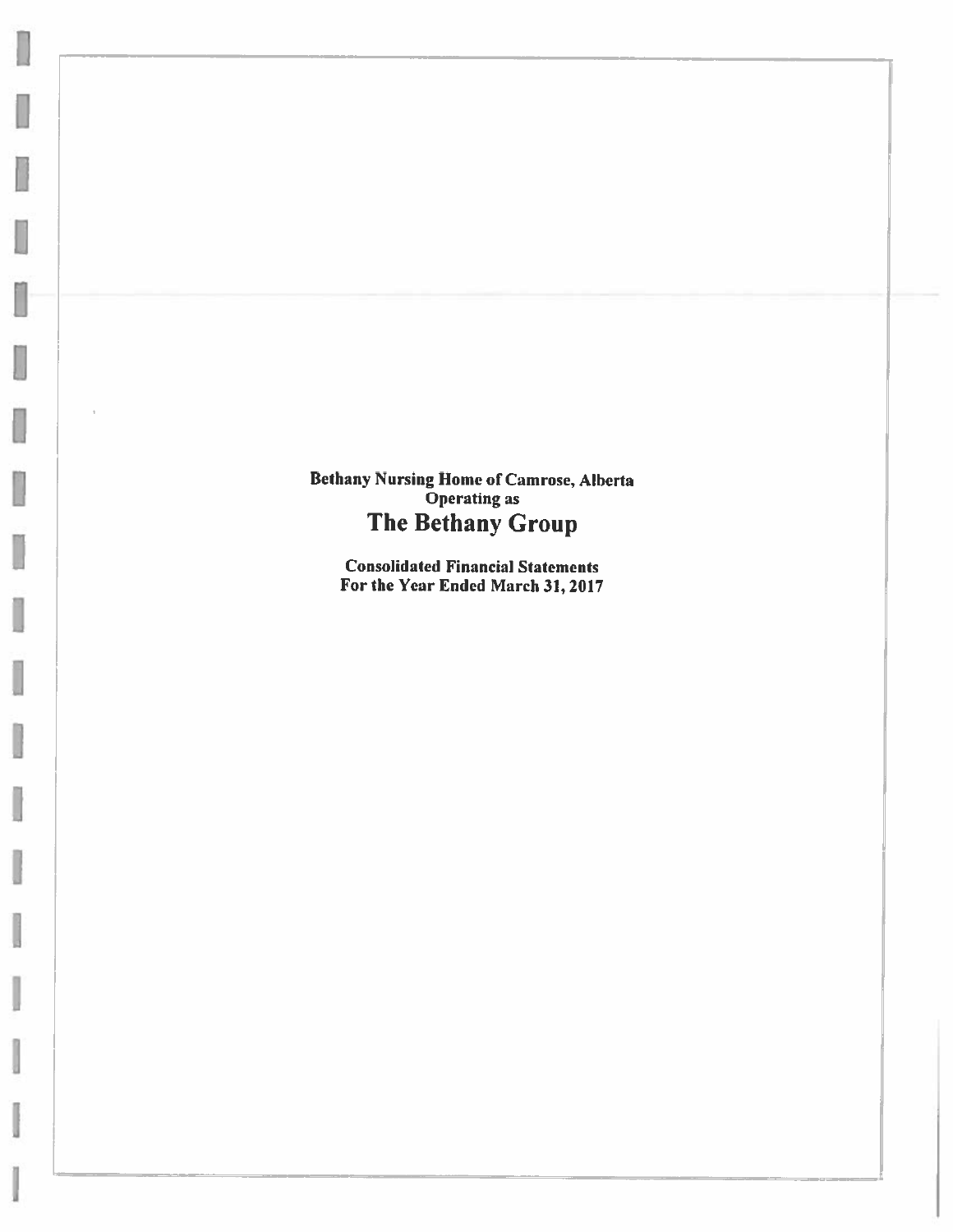# The Bethany Group<br>March 31, 2017

I

Į

I

J

i<br>M

J

ų

J

y

U

U

U

**Contents** 

| <b>Auditors' Report</b>                             |    |
|-----------------------------------------------------|----|
| <b>Consolidated Financial Statements</b>            |    |
| <b>Consolidated Statement of Financial Position</b> | 2. |
| Consolidated Statement of Changes in Net Assets     | 3. |
| <b>Consolidated Statement of Operations</b>         | 4. |
| <b>Consolidated Statement of Cash Flows</b>         | 5. |
| Notes to the Consolidated Financial Statements      | 6. |
| <b>Statements of Operations by Program</b>          |    |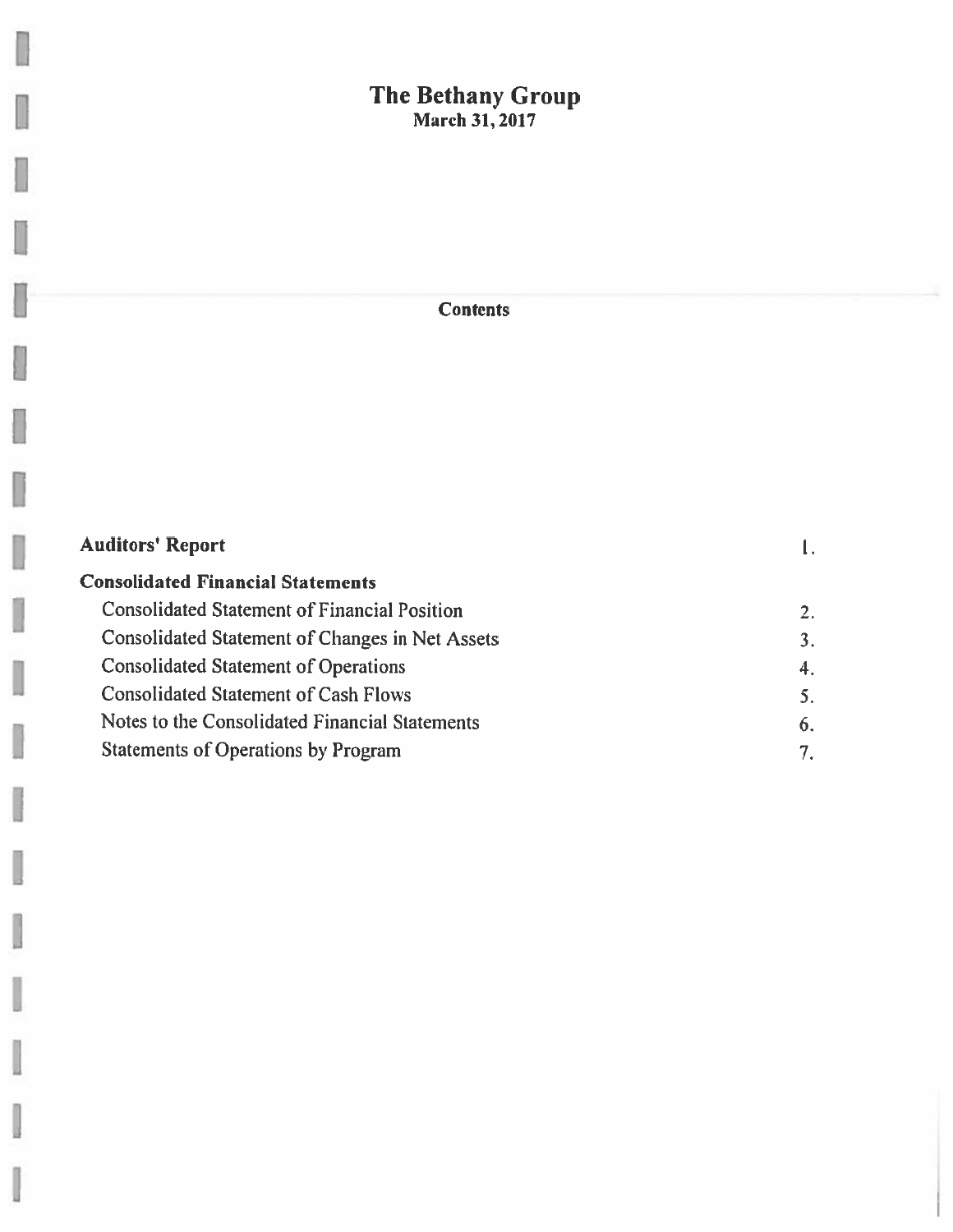

# Independent auditor's report

**Grant Thornton LLP** Suite 201, 4870 - 51 Street Camrose, AB **T4V 1S1** 

T+1780 672 9217 F+1780 672 9216 www.GrantThornton.ca

To the Governing Board of Bethany Nursing Home of Camrose, Alberta:

We have audited the accompanying consolidated financial statements of Bethany Nursing Home of Camrose, Alberta, which comprise the consolidated statement of financial position as at March 31, 2017, and the consolidated statements of operations, changes in net assets and cash flows for the year then ended, and a summary of significant accounting policies and other explanatory information.

## Management's responsibility for the financial statements

Management is responsible for the preparation and fair presentation of these consolidated financial statements in accordance with Canadian accounting standards for not-for-profit organizations and for such internal control as management determines is necessary to enable the preparation of consolidated financial statements that are free from material misstatement, whether due to fraud or error.

### **Auditors' responsibility**

Our responsibility is to express an opinion on these consolidated financial statements based on our audit. We conducted our audit in accordance with Canadian generally accepted auditing standards. Those standards require that we comply with ethical requirements and plan and perform the audit to obtain reasonable assurance about whether the consolidated financial statements are free from material misstatement.

An audit involves performing procedures to obtain audit evidence about the amounts and disclosures in the consolidated financial statements. The procedures selected depend on the auditors' judgment, including the assessment of the risks of material misstatement of the consolidated financial statements, whether due to fraud or error. In making those risk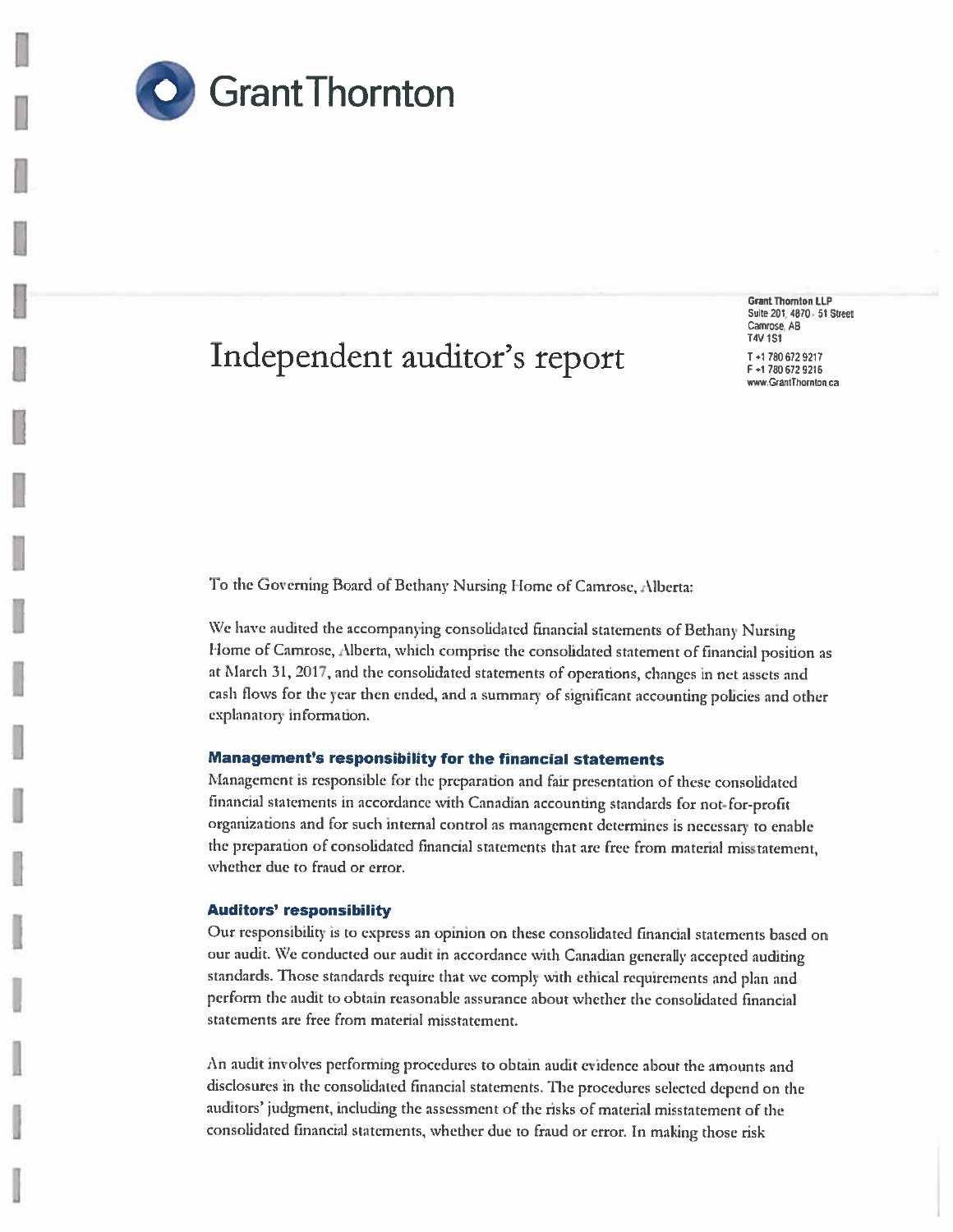assessments, the auditor considers internal control relevant to the Organization's preparation and fair presentation of the consolidated financial statements in order to design audit procedures that are appropriate in the circumstances, but not for the purpose of expressing an opinion on the effectiveness of the Organization's internal control. An audit also includes evaluating the appropriateness of accounting policies used and the reasonableness of accounting estimates made by management, as well as evaluating the overall presentation of the consolidated financial statements.

We believe that the audit evidence we have obtained is sufficient and appropriate to provide a basis for our audit opinion.

### **Opinion**

In our opinion, the consolidated financial statements present fairly, in all material respects, the financial position of Bethany Nursing Home of Camrose, Alberta as at March 31, 2017, and the results of its operations and its cash flows for the year then ended in accordance with Canadian accounting standards for not-for-profit organizations.

## **Other matter**

Our audit was conducted for the purposes of forming an opinion on the consolidated financial statements taken as a whole. The Statements of Operations by Program on pages 7(a) to 7(e) are presented for purposes of additional information and are not a required part of the consolidated financial statements. Such information has been subjected to the auditing procedures applied only to the extent necessary to express an opinion, in the audit of the consolidated financial statements taken as a whole.

Grant Thouston LLP

**Chartered Professional Accountants** 

Camrose, Canada June 22, 2017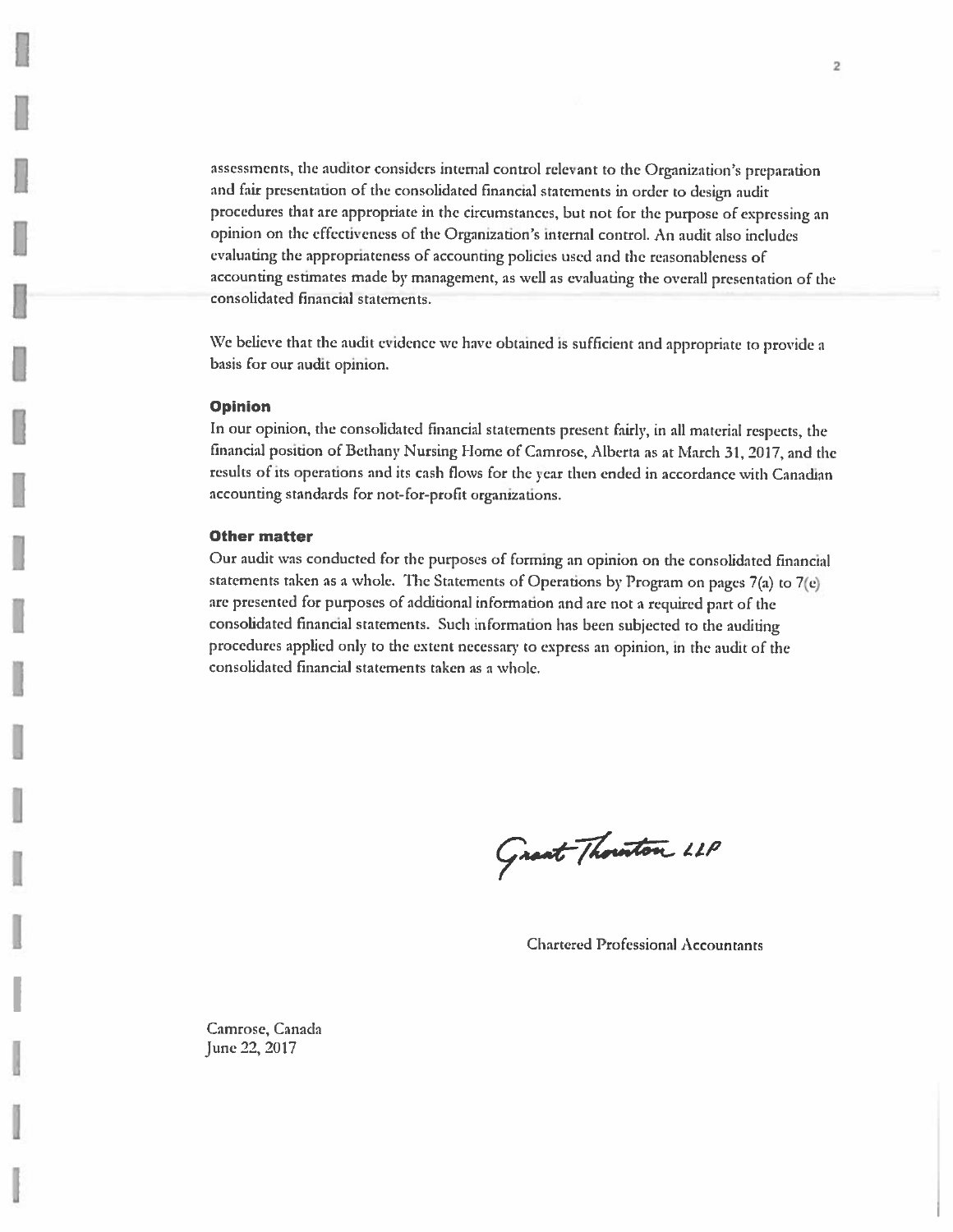# The Bethany Group<br>Consolidated Statement of Financial Position<br>as at March 31, 2017

## Assets

J

b

ł,

İ

I

|                                                |                    | <u> 2017</u>           | 2016                    |
|------------------------------------------------|--------------------|------------------------|-------------------------|
|                                                |                    |                        |                         |
| Current<br>Cash and cash equivalents           |                    | S.                     | \$                      |
| Short-term investments (note 4)                |                    | 3,178,812<br>3,070,859 | 4,820,759<br>699,649    |
| Accounts receivable (note 3)                   |                    |                        |                         |
|                                                |                    | 2,640,460              | 2,151,852               |
| Inventory<br>Prepaids                          |                    | 57,415                 | 55,454                  |
|                                                |                    | 320,538<br>9,268,084   | 197,602                 |
|                                                |                    |                        | 7,925,316               |
| Long-term investments, at fair value (note 4)  |                    | 3,928,222              | 5,881,135               |
| Tangible capital assets (note 5)               |                    | 57,508,267             | 59,409,371              |
|                                                |                    |                        |                         |
|                                                |                    | 70,704,573             | <u>73,215,822</u><br>S. |
|                                                | <b>Liabilities</b> |                        |                         |
| Current                                        |                    |                        |                         |
| Accounts payable and accruals (note 7)         |                    | 6,710,955              | 7,417,588               |
| Unearned income and deposits                   |                    | 1,149,486              | 1,231,401               |
| Deferred contributions (note 8)                |                    | 721,582                | 712,186                 |
| Mortgage payable - current portion (note 10)   |                    | 448,430                | 422,087                 |
|                                                |                    | 9,030,453              | 9,783,262               |
|                                                |                    |                        |                         |
| Life Lease funds (note 11)                     |                    | 23,990,958             | 24,504,465              |
|                                                |                    | 33,021,411             | 34,287,727              |
| Deferred contributions related to              |                    |                        |                         |
| tangible capital assets (note 9)               |                    | 21,769,092             | 21,571,318              |
| Mortgage payable (note 10)                     |                    | 13,278,076             | 13.725,681              |
|                                                |                    | 68,068,579             | 69,584,726              |
|                                                |                    |                        |                         |
|                                                | <b>Net Assets</b>  |                        |                         |
| Unrestricted net assets                        |                    | 3,668,323              | 3,501,255               |
| Net assets internally restricted (note 12)     |                    | 945,960                | 944,021                 |
| Net assets invested in tangible capital assets |                    | (1,978,289)            | (814, 180)              |
|                                                |                    | 2,635,994              | 3.631.096               |
|                                                |                    | 70,704,573             | <u>73.215.822</u>       |
|                                                |                    |                        |                         |
|                                                |                    |                        |                         |
| SIGNED Chairman of the Board of Directors      |                    |                        |                         |
|                                                |                    |                        |                         |
|                                                |                    |                        |                         |
| SIGNED Member of the Board of Directors        |                    |                        |                         |
|                                                |                    |                        |                         |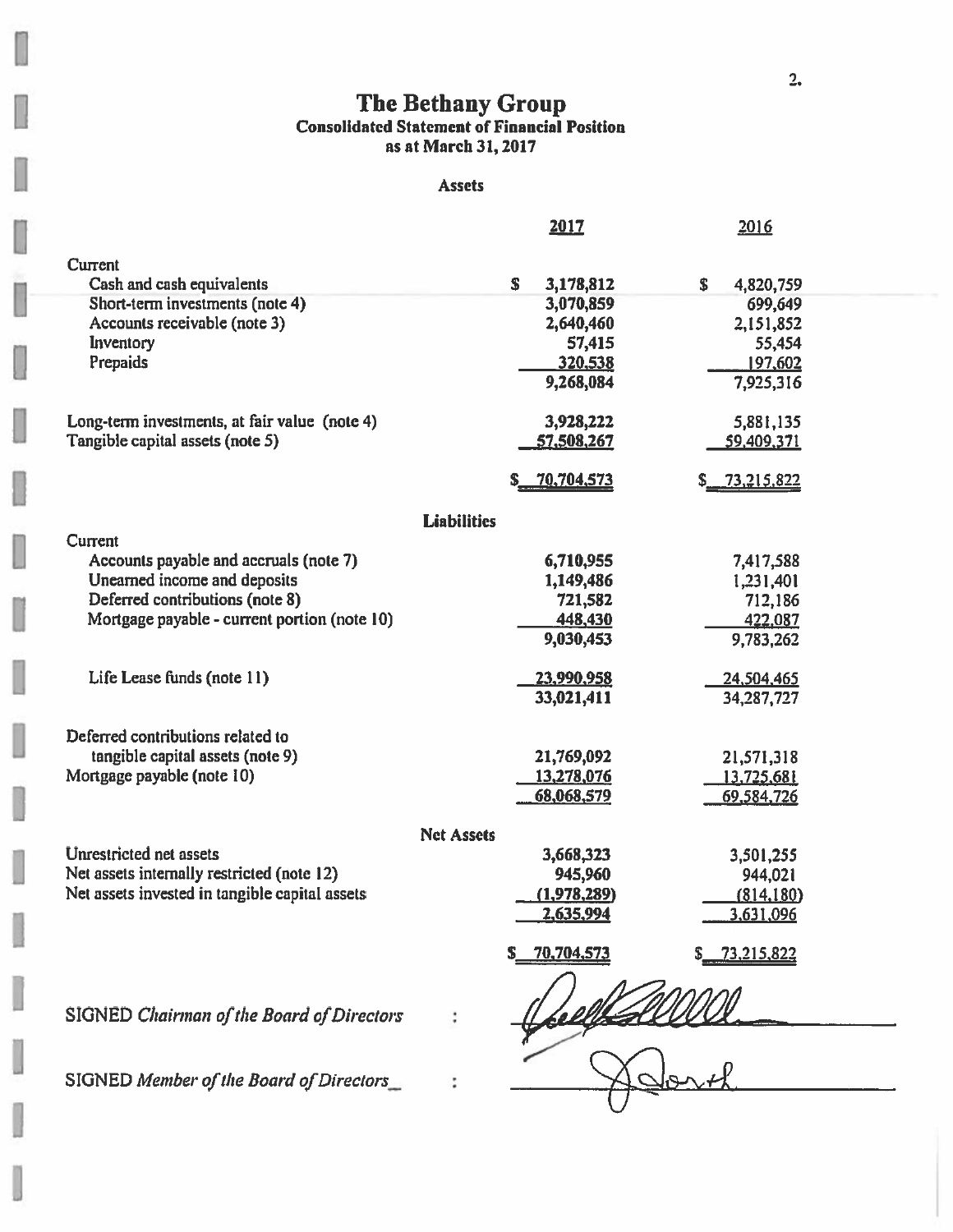| For the Year Ended March 31, 2017<br><b>Statement of Changes in Net Assets</b><br>. Bethany<br>The |
|----------------------------------------------------------------------------------------------------|
|----------------------------------------------------------------------------------------------------|

|                                                  |                                   |         |                                               | 2017                                                           |              | 2016                    |
|--------------------------------------------------|-----------------------------------|---------|-----------------------------------------------|----------------------------------------------------------------|--------------|-------------------------|
|                                                  | Unrestricted<br><b>Net Assets</b> |         | <b>Net Assets</b><br>Restricted<br>Internally | <b>Capital Assets</b><br>Invested in<br>Net Assets<br>Tangible | <b>Total</b> | <b>Lotal</b>            |
| <b>Beginning Balance</b>                         | 3,501,255<br>Ø                    | 69      | 944,021                                       | (814, 180)                                                     | 3,631,096    | 4,880,808               |
| Deficiency of revenue over expense               | (995, 103)                        |         |                                               |                                                                | (995, 103)   | 1,249,712)              |
| assets<br>ransfer from internally restricted net |                                   | (1,939) | 1,939                                         |                                                                |              |                         |
| Purchase of tangible capital assets (TCA)        | (374,316)                         |         |                                               | 374,316                                                        |              |                         |
| Amortization of TCA                              | 2,275,420                         |         |                                               | (2, 275, 420)                                                  |              |                         |
| Deferred contributions received for TCA          | 851,598                           |         |                                               | (851,598)                                                      |              |                         |
| Amortization of deferred contributions           | (653, 824)                        |         |                                               | 653,824                                                        |              |                         |
| Repayment of debt related to TCA                 | (421, 262)                        |         |                                               | 421,262                                                        |              |                         |
| life Lease funds retained                        | (513,507)                         |         |                                               | 513,507                                                        |              |                         |
| <b>Inding Balance</b>                            | \$ 3,668,322                      |         | \$ 945,960                                    | S(1,978,289)                                                   | S 2,635,993  | $\frac{1}{2}$ 3,631,096 |

 $\vec{\phantom{a}}$ 

l

I

U

U

ı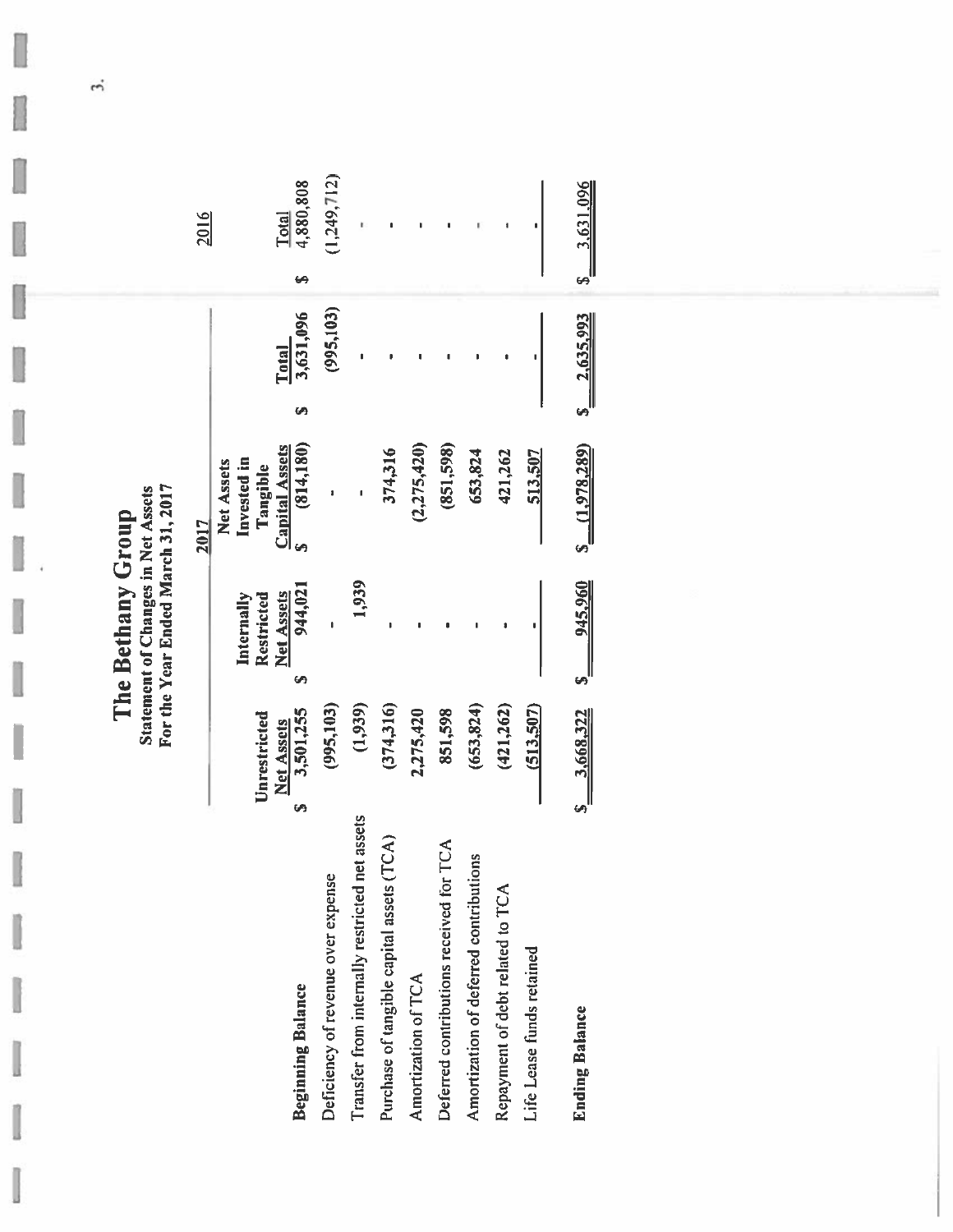# The Bethany Group<br>Consolidated Statement of Cash Flows<br>For the Year Ended March 31, 2017

|                                                                  | 2017                      | 2016                        |
|------------------------------------------------------------------|---------------------------|-----------------------------|
| Cash provided (used) by operating activities:                    |                           |                             |
| Deficiency of revenue over expenses<br>Items not involving cash: | $\mathbf S$<br>(995, 103) | \$<br>(1,249,711)           |
| Amortization of tangible capital assets                          | 2,275,420                 | 2,151,706                   |
| Life Lease funds retained                                        | (43, 673)                 | (75,079)                    |
| Unrealized mortgage interest earned                              | (2,025)                   | (2,138)                     |
| Unrealized (gain) loss on fair value of investments              | (197, 524)                | 216,614                     |
| Amortization of deferred capital contributions                   | (653, 824)                | (581, 684)                  |
| Amortization of bond discounts                                   | 1,195                     | 1,198                       |
|                                                                  | 384,466                   | 460,906                     |
| Changes in operating net assets:                                 |                           |                             |
| Accounts receivable                                              | (488, 608)                | (1,010,038)                 |
| Inventory                                                        | (1,961)                   | (4,158)                     |
| Prepaids                                                         | (122, 936)                | 44,203                      |
| Accounts payable and accruals                                    | (706, 633)                | 874,619                     |
| Unearned income and deposits                                     | (81,915)                  | (10, 322)                   |
| Deferred contributions                                           | 9,396                     | (156, 021)                  |
|                                                                  | (1,008,191)               | 199,189                     |
| Cash provided (used) by financing activities:                    |                           |                             |
| Capital contributions received                                   | 851,598                   | 2,017,501                   |
| Callable debt and mortgage repayment                             | (421, 262)                | (319, 100)                  |
| Life Lease funds received                                        | 408,000                   | 2,510,000                   |
| Life Lease funds refunded                                        | (875, 809)                | (1,432,858)                 |
|                                                                  | (37, 473)                 | 2,775,543                   |
| Cash provided (used) by investing activities:                    |                           |                             |
| (Purchase of) proceeds from investments                          | (221,968)                 | 495,749                     |
| Purchase of tangible capital assets                              | (374, 316)                | (3,767,017)                 |
|                                                                  | (596, 284)                | (3,271,268)                 |
| Increase (decrease) in cash during the year                      | (1,641,948)               | (296, 537)                  |
| Cash - beginning of year                                         | 4,820,759                 | 5,117,296                   |
| Cash - end of year                                               | 3,178,811                 | 4,820,759                   |
| Cash comprised of:                                               |                           |                             |
| Cash and bank accounts                                           | 3,178,812                 |                             |
|                                                                  | S<br>3,178,812            | 4,820,759<br>S<br>4.820.759 |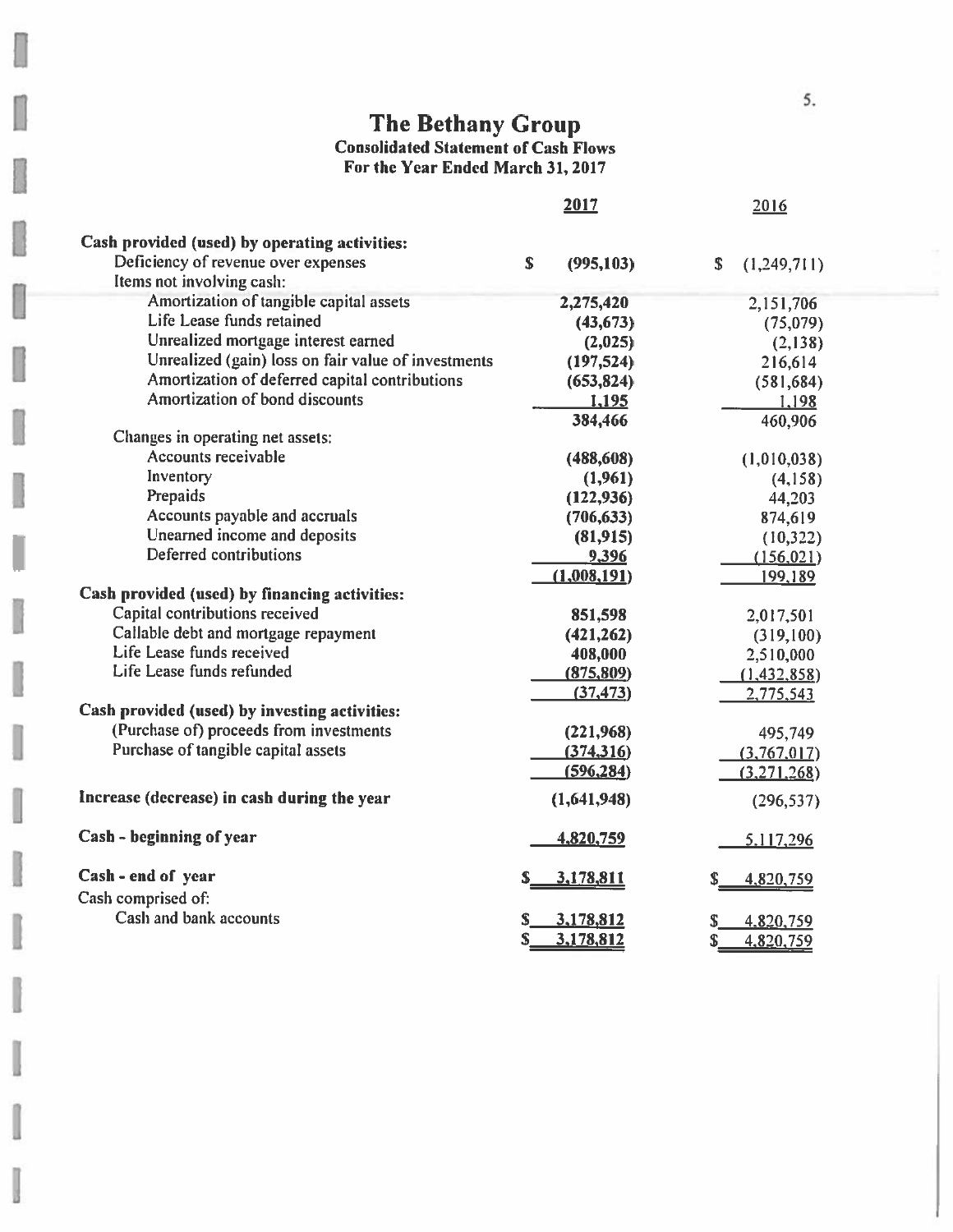#### **Nature of operations**  $1.$

Bethany Nursing Home of Camrose, Alberta, operating under the name "The Bethany Group", is a not-forprofit organization incorporated by an Act of the Alberta Legislature and is a registered charity under the Income Tax Act. From its base in Camrose and through facilities in numerous communities, the Organization provides services to seniors and low income residents of central Alberta. The Organization provides a range of health, housing and community services in fulfilling its mission to enhance the quality of life of the people it serves.

#### **Summary of significant accounting policies**  $2.$

#### **Basis of presentation**  $a)$

The Organization has prepared these consolidated financial statements in accordance with Canadian Accounting Standards for Canadian Accounting Standards for Not-for-Profit Organizations (ASNPO.) The consolidated financial statements include the accounts of all the divisions of the Organization, except those divisions operated under the Alberta Housing Act as management body and a Foundation.

## b) Consolidation

The Organization accounts for its subsidiaries using the consolidation method. These consolidated financial statements include the accounts of its wholly-owned subsidiary, TBG Properties Inc. All significant intercompany balances and transactions have been eliminated.

#### Measurement uncertainty  $c)$

The preparation of these consolidated financial statements requires the Organization to make estimates and assumptions that affect the reported amounts of assets and liabilities and disclosure of contingent assets and liabilities at the date of the statements, and the reported amounts of revenues and expenses during the reporting period. Significant accounting estimates include allowance for doubtful accounts, inventory obsolescence, estimated useful lives of tangible capital assets, and current portion of mortgage payable. Actual results could differ from these estimates.

## d) Revenue recognition

The Organization follows the deferral method of accounting for contributions.

Under this method, contributions restricted for future period expenses are deferred and are recognized as revenue in the year in which the related expenses are incurred. Restricted contributions for the purchase of tangible capital assets that will be amortized are deferred and recognized as revenue at the same rate of amortization as the related acquired capital assets. Restricted contributions for the purchase of capital assets that will not be amortized are recognized as direct increases in net assets. Unrestricted contributions are recognized as revenue when received or receivable if the amount to be received can be reasonably estimated and collection is reasonably assured.

Endowment contributions are recognized as direct increases in net assets.

Net investment income that is not externally restricted is recognized in the statement of operations as it is earned. Net investment income that is externally restricted is deferred and added to the amounts held for endowment. Other externally restricted net investment income is recognized in the statement of operations, in deferred contributions, or in net assets, depending on the nature of restrictions imposed.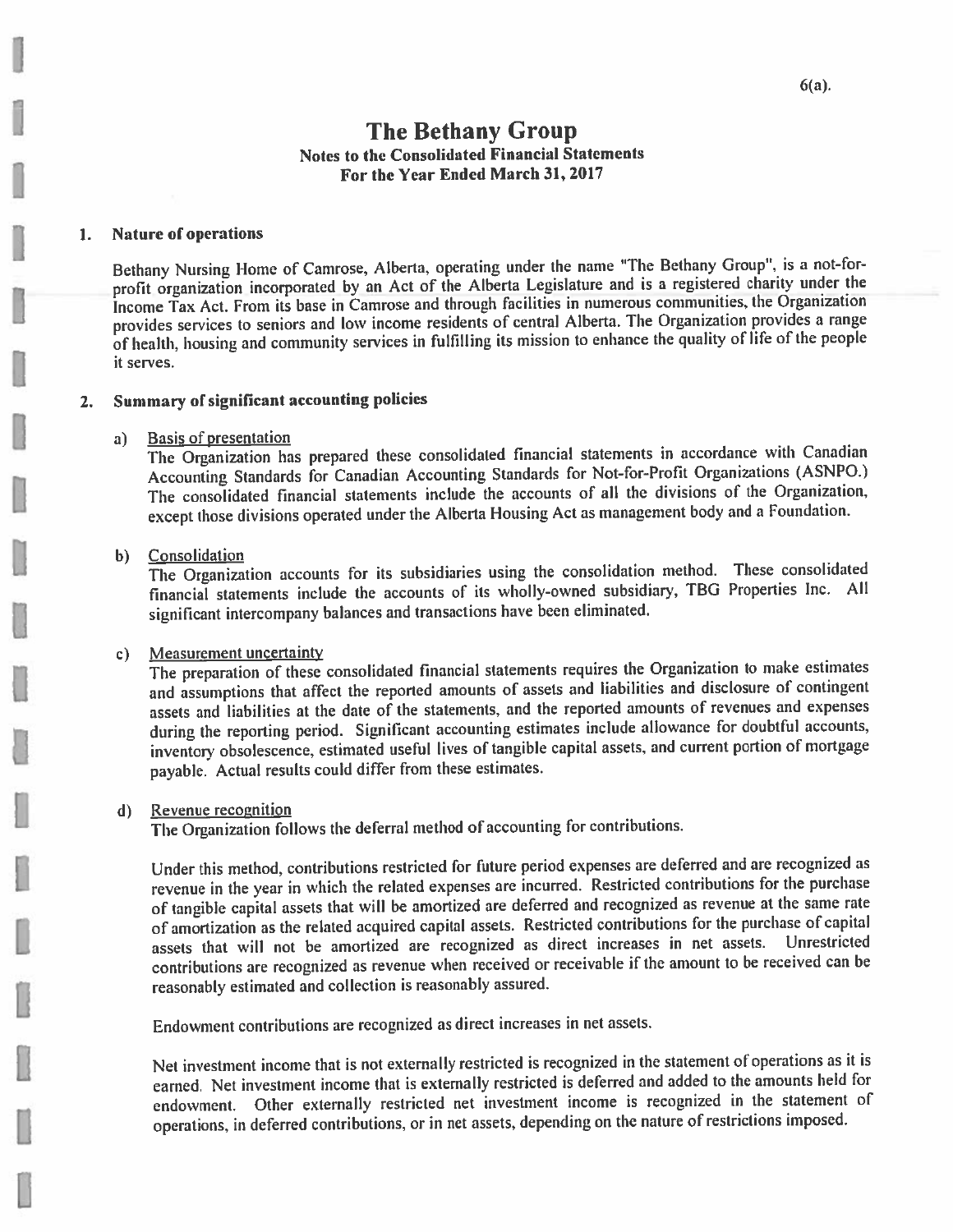#### Summary of significant accounting policies (continued) 2.

## e) Cash and cash equivalents

Cash and cash equivalents consist of cash in chartered bank and Alberta Treasury Branch accounts and petty cash at The Bethany Group sites. Funds are maintained to cover resident damage deposits and endowments.

## f) Contributed materials and services

Contributed materials and services are recognized at their fair value in the consolidated financial statements when the amount can be reasonably estimated and when the materials and services are used in the normal course of the Organization's operations and would otherwise have been purchased. Volunteers contribute hours to assist the Organization in carrying out its service delivery activities; because of the difficulty of determing their fair value, these contributed services are not recognized in the consolidated financial statements.

## $g$ ) Inventory

Inventory of pharmaceutical drugs and educational materials are valued at the lower of cost and current replacement cost with cost determined on a weighted-average basis. Cost includes original purchase price and any costs incurred in bringing inventory to its present location and condition.

#### Tangible capital assets h)

Purchased tangible capital assets are recorded at cost. Contributed tangible capital assets are recorded at fair value at the date of contribution; when fair value cannot be reasonably determined, the tangible capital asset is recorded at a nominal value. Tangible capital assets are amortized on a "straight-line" basis over their estimated useful lives as follows:

| <b>Buildings</b>  | 40 years      |
|-------------------|---------------|
| Land Improvements | 10 years      |
| <b>Equipment</b>  | 5 to 20 years |

Buildings under construction are not amortized until construction is complete and the asset is in use.

When a tangible capital asset no longer has any long-term service potential to the Organization, the excess of its net carrying amount over any residual value is recognized as an expense in the statement of operations. Any write-downs recognized are not reversed.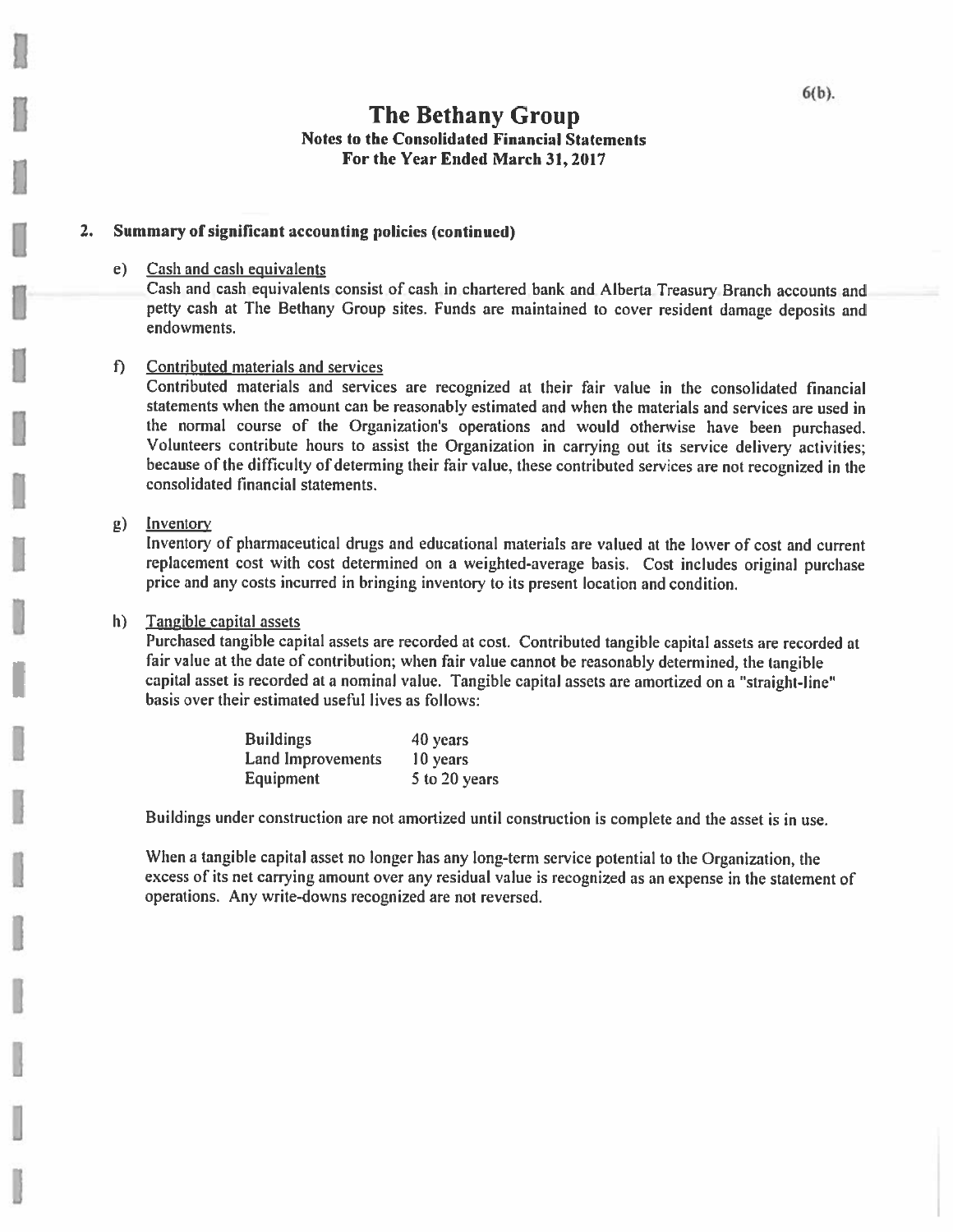#### $2.$ Summary of significant accounting policies (continued)

#### **Financial instruments**  $i$

Upon initial measurement, the Organization's financial assets and liabilities are measured at fair value, which, in the case of financial assets or liabilities that will be measured subsequently at amortized cost. is increased or decreased by the amount of the related transaction costs. Transaction costs relating to financial assets and liabilities that will be measured subsequently at fair value are recognized in operations in the year they are incurred.

At each reporting date, the Organization measures its financial assets and liabilities at amortized cost, including any impairment in the case of financial assets, except for investments quoted in an active market which are measured at fair value. The Organization has also irrevocably elected to measure its investments in bonds at fair value. All changes in fair value of the Organization's investments are recorded in the consolidated statement of operations. The Organization uses the straightline method over the term of the related financial instrument to amortize any premiums, discounts, transaction costs, and financing fees to the consolidated statement of operations.

With respect to financial assets measured at amortized cost, the Organization assesses whether there are any indications of impairment. When there is an indication of impairment, and if the Organization determines that during the year there was a significant adverse change in the expected timing or amount of future cash flows from the financial asset, it will then recognize a reduction as an impairment loss in operations. The reversal of a previously recognized impairment loss on a financial asset measured at amortized cost is recognized in operations in the year the reversal occurs.

| 3. | <b>Accounts receivable</b>                       |   | 2017      | 2016         |
|----|--------------------------------------------------|---|-----------|--------------|
|    | <b>Resident fees</b>                             | S | 488,034   | \$<br>79,997 |
|    | Goods and services tax refundable                |   | 397,524   | 80,678       |
|    | Due from related parties (note 13)               |   | 1,033,462 | 284,774      |
|    | Special project funding and miscellaneous        |   | 721,440   | 1,706,403    |
|    |                                                  |   | 2,640,460 | 2.151,852    |
| 4. | Investments, at fair value                       |   | 2017      | 2016         |
|    | Fixed income securities:                         |   |           |              |
|    | Short term investments                           |   |           |              |
|    | Term to maturity less than 1 year                |   |           |              |
|    | - Yields of 1.50% to 7.25% (2016-1.50% to 2.40%) |   |           |              |
|    | maturing July 2017 (2016-June 2016)              |   | 3,070,859 | 699,649      |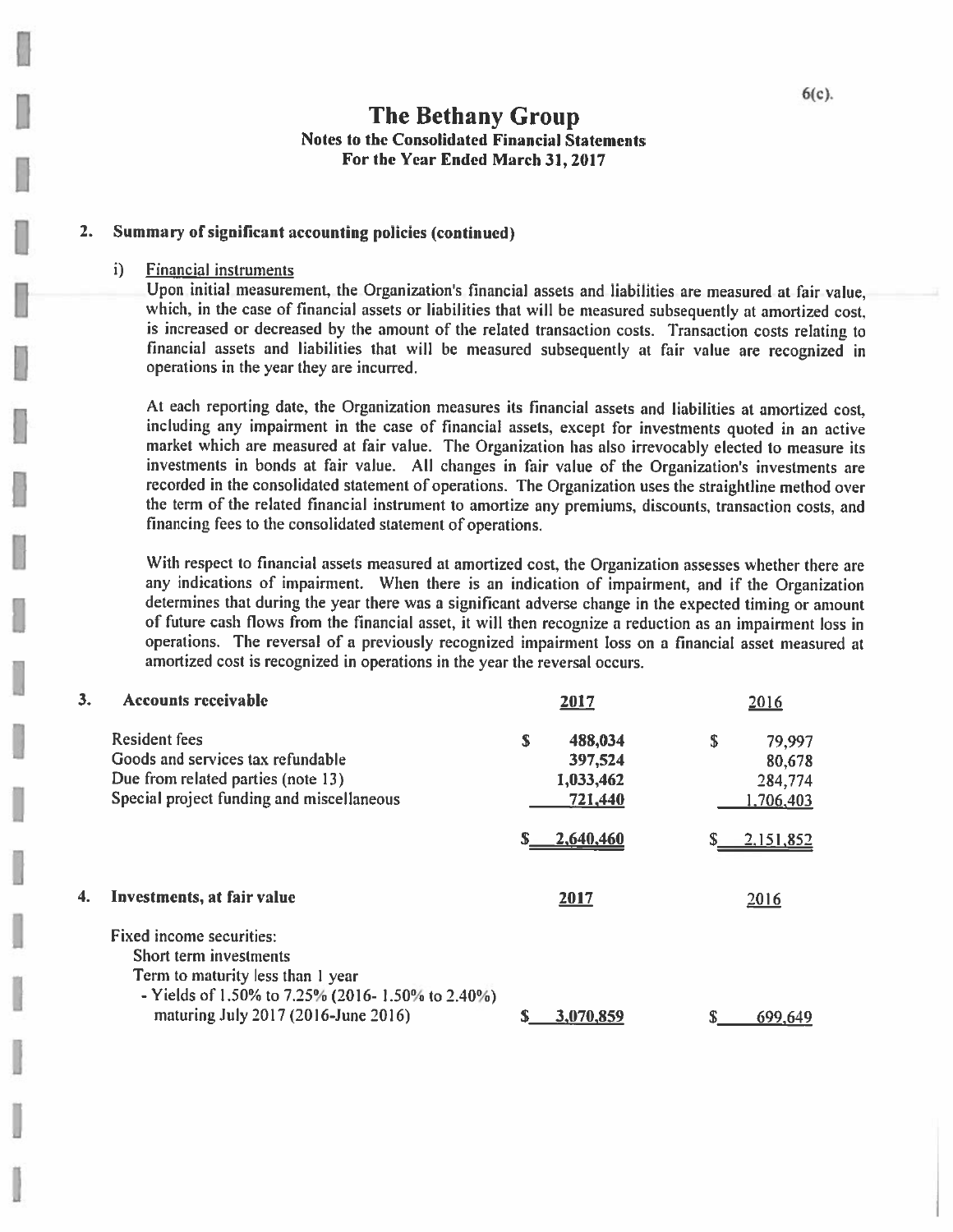## 4. Investments, at fair value (continued)

I

1

i<br>S

J

u

| Long term investments                  |                                                       | 2017                     | 2016             |
|----------------------------------------|-------------------------------------------------------|--------------------------|------------------|
|                                        | Term to maturity between 1 to 4 years                 |                          |                  |
|                                        | - Yields of 1.90% to 4.37% (2016 - 2.10% to 4.37%),   |                          |                  |
| to December 2020)                      | maturing June 2018 to December 2020 (2016 - June 2017 | 1,299,840                |                  |
|                                        |                                                       |                          | 2,874,077        |
| Equities quoted in an active market:   |                                                       |                          |                  |
| <b>Preferred shares</b>                |                                                       | 441,400                  | 641,730          |
| <b>Mutual funds</b>                    |                                                       | 2,186,982                | 2,365,328        |
|                                        |                                                       |                          |                  |
| Total long term investments            |                                                       | 3,928,222                | 5,881,135        |
|                                        |                                                       |                          |                  |
|                                        |                                                       | 6,999,081                | 6,580,784        |
|                                        | Investment income earned is reported as follows:      |                          |                  |
|                                        |                                                       |                          |                  |
| Interest income                        |                                                       | S<br>186,099             | \$<br>146,796    |
| Dividend income                        |                                                       |                          | 42,200           |
| Gain on disposal of investments        |                                                       | 68,417                   |                  |
|                                        | Increase (Decrease) in fair value of investments      | 197,524                  | (216, 614)       |
|                                        | Total investment income recognized as revenue         | 452,040<br>S             |                  |
|                                        |                                                       |                          | (27, 618)        |
|                                        | Investment income earned on net assets is as follows: |                          |                  |
|                                        |                                                       |                          |                  |
|                                        | Income earned on unrestricted net assets              | $\mathbf S$<br>270,249   | \$<br>(129, 233) |
| Income earned on restricted net assets |                                                       | 185,710                  | 115,077          |
|                                        | Less: income deferred due to restrictions             | (3,919)                  | (13, 462)        |
|                                        |                                                       |                          |                  |
|                                        | Total investment income recognized as revenue         | 452,040                  | (27, 618)        |
|                                        |                                                       |                          |                  |
| 5.<br><b>Tangible capital assets</b>   | 2017                                                  |                          | 2016             |
|                                        | <b>Accumulated</b>                                    | <b>Net Book</b>          | Net Book         |
|                                        | Cost<br><b>Amortization</b>                           | <b>Value</b>             | Value            |
|                                        |                                                       |                          |                  |
| Land                                   | \$<br>2,273,583<br>S                                  | $\mathbf S$<br>2,273,583 | \$<br>2,273,583  |
| Land improvements                      | 378,939<br>273,509                                    | 105,430                  | 139,080          |
| <b>Buildings</b>                       | 67,198,958<br>13,501,627                              | 53,697,331               | 55,072,084       |
| Equipment                              | 5,613,181<br>4,181,258                                | 1,431,923                | 1.924,624        |
|                                        |                                                       |                          |                  |
|                                        | 75,464,661<br>17,956,394<br>\$_<br>S.                 | 57,508,267<br>S.         | \$ 59,409,371    |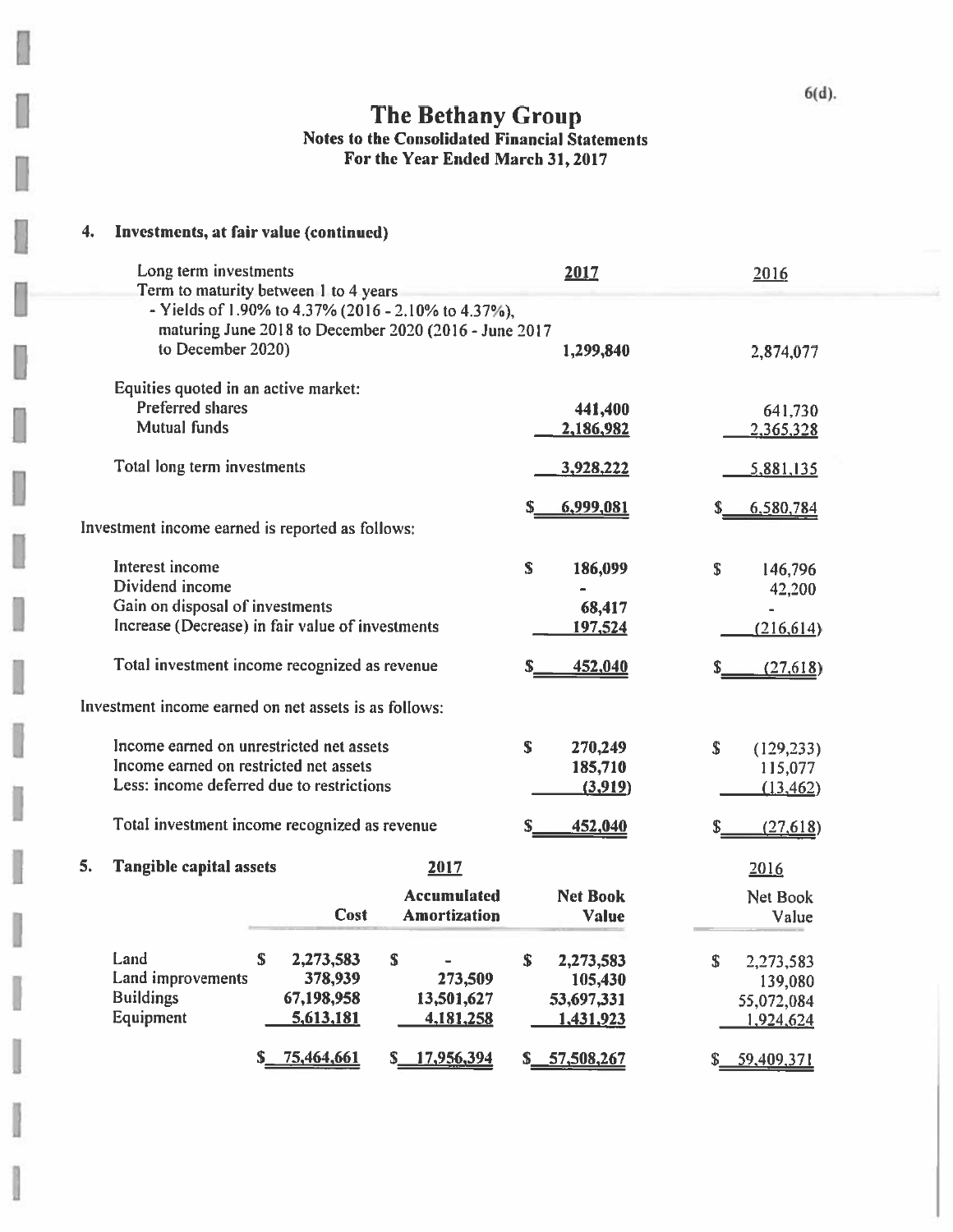#### 6. **Bank indebtedness**

The Organization maintains a line of credit, which bears interest at the bank's prime lending rate plus 0.5%. The collateral security lodged by the Organization to support the line of credit is a general security agreement covering the Organization's land and investment portfolio. There was no debt from the operating line of credit at March 31, 2017.

| 7. | Accounts payable and accruals              |   | 2017      | 2016      |
|----|--------------------------------------------|---|-----------|-----------|
|    | Accounts payable                           | S | 291,832   | 2,346,402 |
|    | Amounts due to related parties (note 13)   |   | 226,219   | 1,016,427 |
|    | Accrued salaries, employee future benefits |   | 5,185,695 | 3,770,292 |
|    | <b>Accrued</b> interest                    |   | 44,769    | 47,670    |
|    | Other accrued liabilities                  |   | 962,440   | 236,797   |
|    |                                            |   | 6,710,955 | 7,417,588 |

Included in accounts payable and accruals are source deduction remittances to CRA of \$643,218 (2016 - $$756,933$ ).

#### 8. **Deferred contributions**

Deferred contributions represent unspent resources externally restricted for operating expenses that relate to subsequent periods. Changes in the deferred contributions balance are as follows:

|                                                                                                                       | 2017                         | 2016                            |
|-----------------------------------------------------------------------------------------------------------------------|------------------------------|---------------------------------|
| Deferred balance, beginning of year<br>Add: contributions received and interest earned<br>Less: recognized as revenue | 712,186<br>13,907<br>(4,511) | 868,207<br>22,548<br>(178, 569) |
| Deferred balance, end of year                                                                                         | 721,582                      | <u>712,186</u>                  |

Deferred contributions are comprised of donations which have been allocated as follows:

| <b>Building fund</b><br>Other special-purpose funds | 590,451<br>131,131 | 590,451<br>121,735 |
|-----------------------------------------------------|--------------------|--------------------|
|                                                     | 721,582            | 712,186            |

Donations to the building fund are utilized for new construction or enhancements to facilities owned by The Bethany Group. \$610,597 of the deferred contributions have been set aside in investments.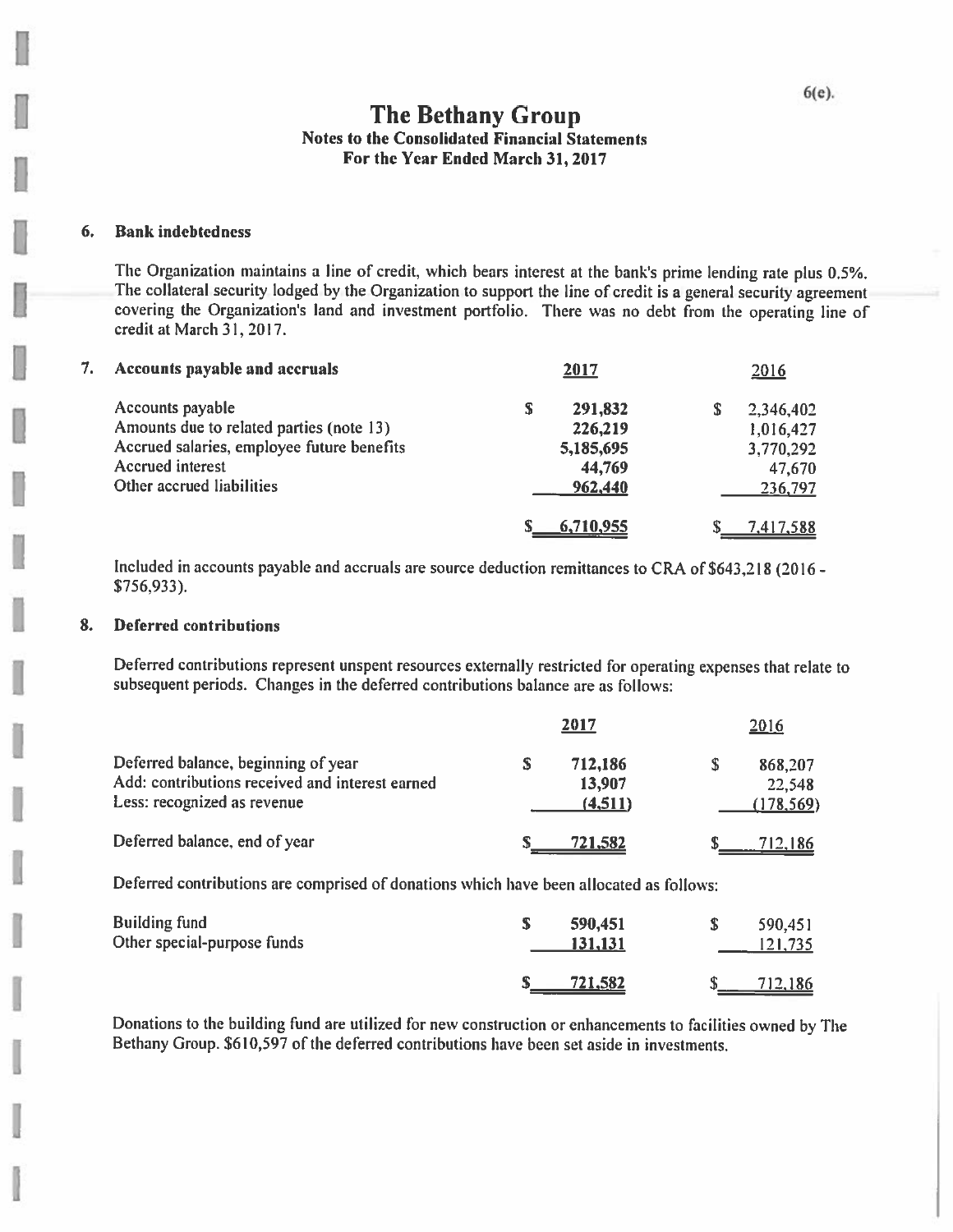#### 9. Deferred contributions related to tangible capital assets

в

Deferred contributions related to tangible capital assets represent restricted contributions with which some of the capital assets were purchased. The changes in the deferred contributions balance are as follows:

|                                                                                                   | 2017                                     | 2016                                       |
|---------------------------------------------------------------------------------------------------|------------------------------------------|--------------------------------------------|
| Deferred balance, beginning of year<br>Add: contributions received<br>Less: recognized as revenue | 21,571,318<br>S<br>851,599<br>(653, 825) | 20,135,501<br>S<br>2,017,502<br>(581, 685) |
| Deferred balance, end of year                                                                     | 21,769,092                               | \$ 21,571,318                              |
| Deferred contributions are comprised of the following amounts:                                    |                                          |                                            |
| Government grants<br>Contributions from other sources                                             | 20,897,896<br>S<br>871,196               | 20,666,815<br>S<br>904,503                 |
|                                                                                                   | $S = 21.769.092$                         | 21.571.318                                 |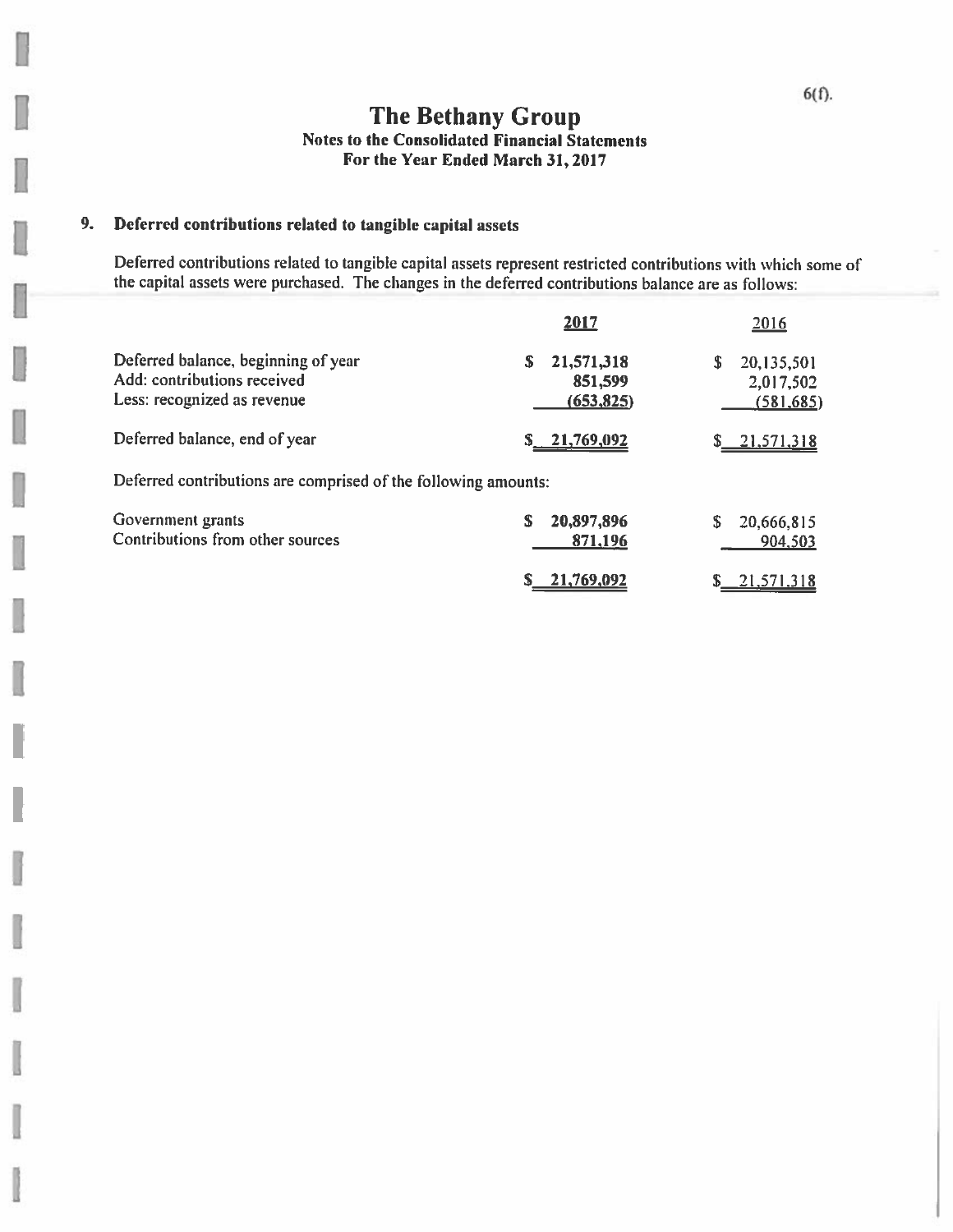$6(g)$ .

## The Bethany Group Notes to the Consolidated Financial Statements For the Year Ended March 31, 2017

| 10. Mortgage payable                                                                                                                                                                                                         |    | 2017                  |            | 2016                         |  |
|------------------------------------------------------------------------------------------------------------------------------------------------------------------------------------------------------------------------------|----|-----------------------|------------|------------------------------|--|
| RBC mortgage payable, bearing interest at 3.824%,<br>repayable in monthly blended instalments of \$24,677,                                                                                                                   |    |                       |            |                              |  |
| due July 2017. (Deer Meadows)                                                                                                                                                                                                | S. | 2,528,176             | $\sqrt{2}$ | 2,724,332                    |  |
| RBC mortgage payable, bearing interest at 4.59%,<br>repayable in monthly blended instalments of \$7,515,                                                                                                                     |    |                       |            |                              |  |
| due July 2032. (Jamieson Manor)                                                                                                                                                                                              |    | 1,355,110             |            | 1,382,982                    |  |
| RBC mortgage payable, bearing interest at 5.08%,<br>repayable in monthly blended instalments of \$35,390,<br>due October 2033. (Bashaw Meadows)                                                                              |    | 6,221,525             |            | 6,330,454                    |  |
| First Calgary Financial Credit Union mortgage payable,<br>bearing interest at 3.95%, interest only repayable for two<br>years; effective May 2016 repayable in monthly blended<br>instalments of \$20,214, due October 2021, |    |                       |            |                              |  |
| (Wetaskiwin Meadows)                                                                                                                                                                                                         |    | 3,621,695             |            | 3,710,000                    |  |
| Less: current portion                                                                                                                                                                                                        |    | 13,726,506<br>448,430 |            | 14,147,768<br><u>422,087</u> |  |
|                                                                                                                                                                                                                              |    | 13,278,076            |            | 13,725,681                   |  |

The collateral security lodged by the Organization to support the mortgages is a first mortgage on the properties (carrying value of \$30,642,344), general assignment of rents and revenues from the properties, and first security agreement on personal property.

Principal payments are estimated as:

| 2018              | \$<br>448,430 |
|-------------------|---------------|
| 2019              | 467,641       |
| 2020              | 487,682       |
| 2021              | 508,596       |
| 2022              | 523,870       |
| <b>Thereafter</b> | 11,290,287    |
|                   |               |

 $S_1$  13,726,506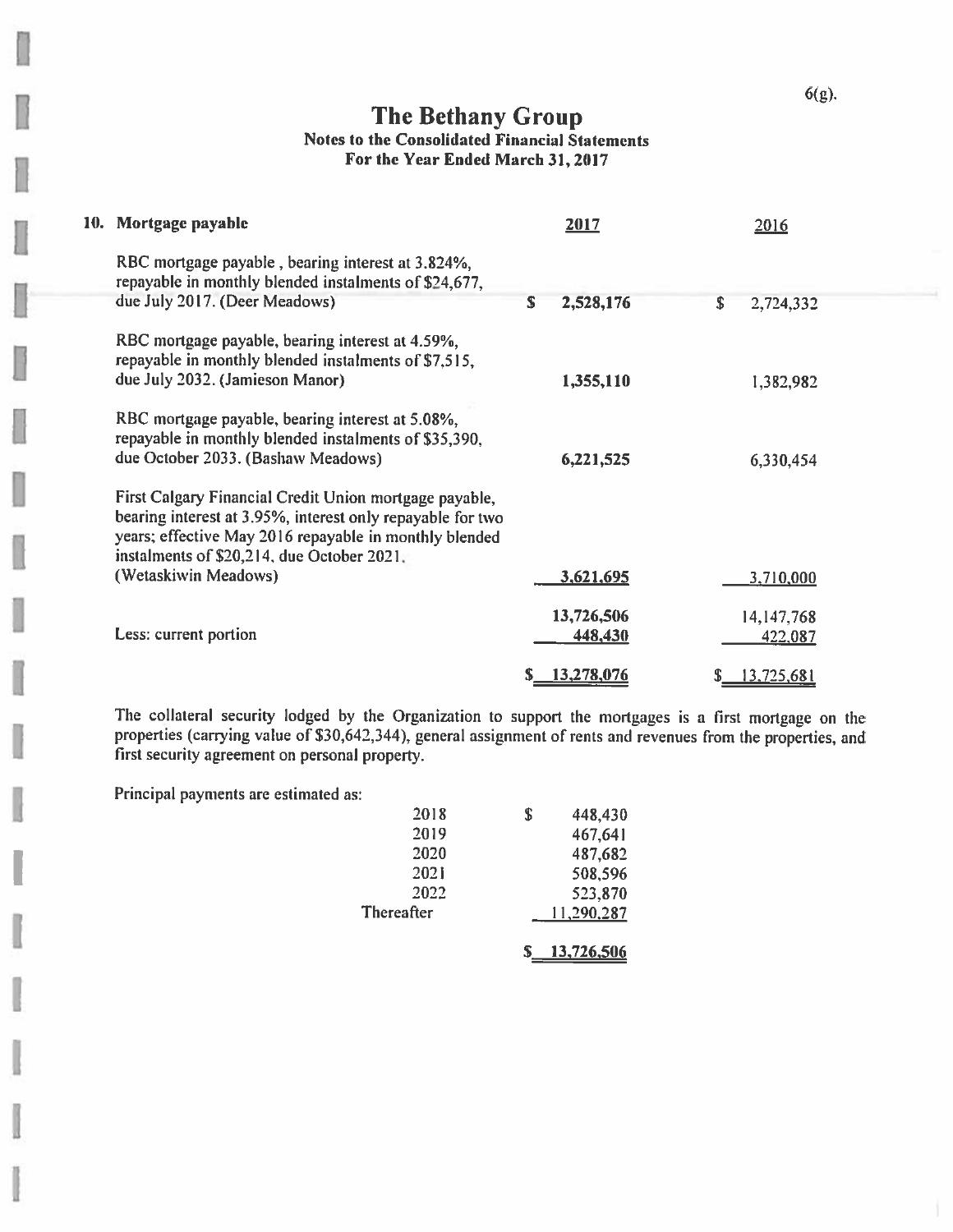$2010$ 

## **The Bethany Group Notes to the Consolidated Financial Statements** For the Ended March 31, 2017

## 11. Life lease funds

Funds are received from individuals upon occupancy of the Life Lease residential units. The nature of the Hillside and Lakeside programs is such that 5% of the entry fee is initially recognized as revenue; a further 1% is recognized each year the residential unit is occupied until the 5th year. The remaining entry fee is refundable within 90 days following the date that an occupant vacates the property. The nature of the Brookside program is such that 100% of the amounts are refundable within 90 days following the date that an occupant vacates the property. These Life Lease funds are non interest bearing. The refundable portion of the Life Lease funds are as follows:

3015

|                  | <u>zui /</u> | <u>2010</u>    |
|------------------|--------------|----------------|
| Lakeside Village | 2,932,140    | 2,939,051<br>S |
| Hillside Village | 6,122,356    | 6,576,927      |
| <b>Brookside</b> | 14,936,462   | 14,988,487     |
|                  | 23,990,958   | 24,504,465     |

It is the nature of the Life Lease arrangements that funds being refunded are replaced by funds received from new residents on a continuing basis. These fees therefore do not have a current portion. The Hillside Village Life Lease funds are secured by registered mortgages on the land and building (carrying value of \$1,765,649). The Brookside Life Lease funds are secured by registered mortgages on the land and building (carrying value of \$15,504,132.) The Bethany Group has set aside \$3,517,473 of internally restricted investments per Board approved policy SM-0309 to fund the pay out of life lease funds at the end of the operational life of the Hillside and Lakeside buildings.

## 12. Net assets internally restricted

Internally restricted funds are not available for unrestricted purposes without the approval of the Governing Board. Net assets have been internally restricted for the following purposes:

|                                                                                                                               |   | 2017    | 2016          |
|-------------------------------------------------------------------------------------------------------------------------------|---|---------|---------------|
| Equipment and Facilities Reserve, to be used for<br>equipment acquisition and major facility<br>maintenance and improvements. | S | 892,430 | \$<br>892,430 |
| <b>Resident Life Enhancement Funds</b>                                                                                        |   | 53,530  | <u>51,591</u> |
| The Dethema Custom has set uside intermally restricted interest-case for the C.H. $\sim$ $\sim$ 6.1 $\sim$ $\sim$ $\sim$      |   | 945,960 | 944,021       |

The Bethany Group has set aside internally restricted investments for the full amount of the net assets internally restricted.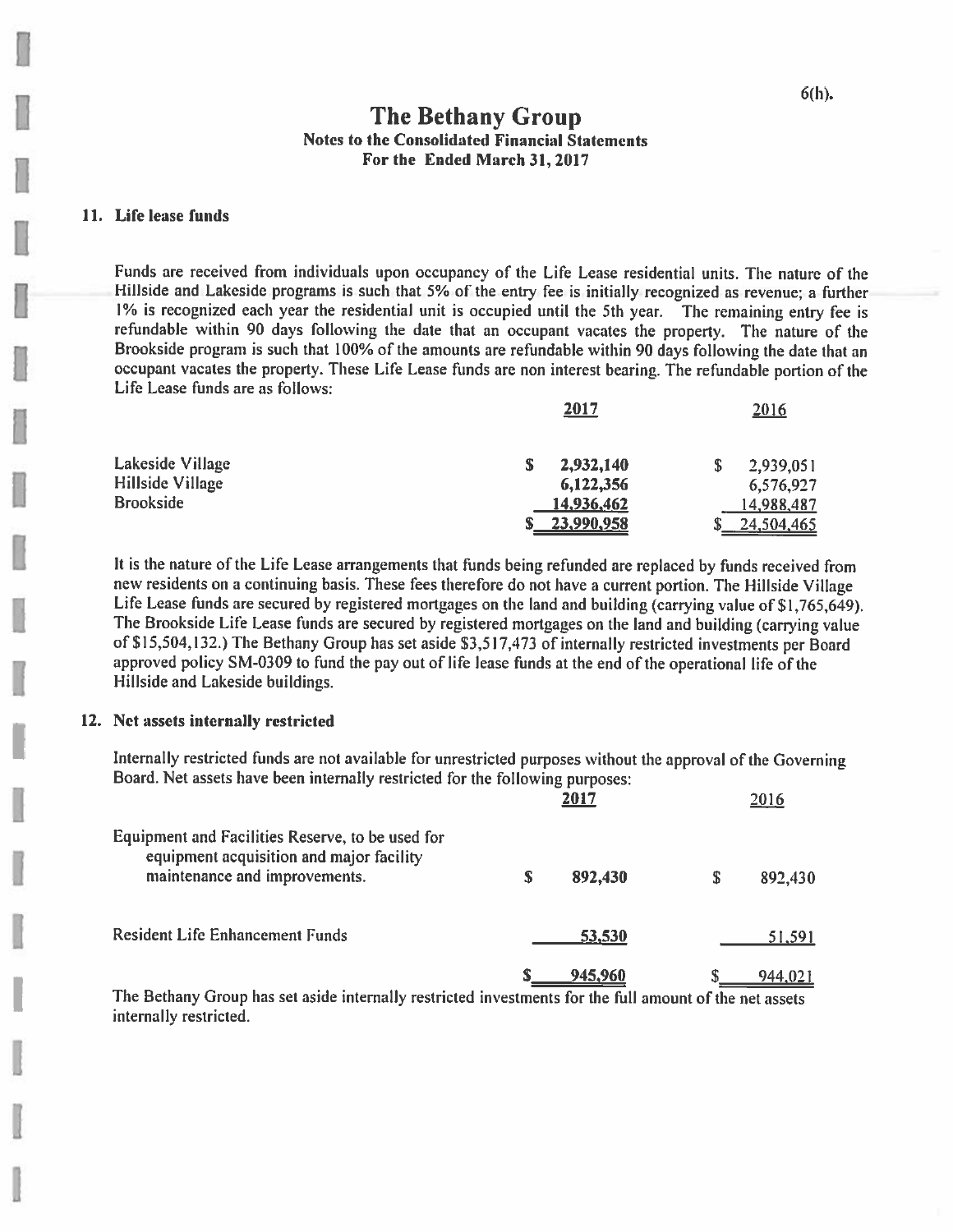## 13. Related party transactions

Bethany Nursing Home of Camrose, Alberta manages the operations of one lodge on behalf of the Camrose and Area Lodge Authority, two lodges on behalf of the Wetaskiwin and Area Lodge Authority, one lodge on behalf of Flagstaff Regional Housing Group, two lodges and two affordable housing projects on behalf of Lacombe Foundation, one lodge and 6 subsidized housing projects on behalf of Parkland Foundation, 309 community housing units of the Red Deer Housing Authority, and 58 subsidized housing projects and a rent supplement program on behalf of the Province of Alberta, Alberta Seniors. Bethany Nursing Home of Camrose, Alberta, in its capacity as management body, has no economic interest in any of these related entities. Bethany Nursing Home of Camrose, Alberta pays the expenses for the lodges and housing projects and is reimbursed monthly.

The amounts due from (to) the Camrose and Area Lodge Authority, Wetaskiwin and Area Lodge Authority, Flagstaff Regional Housing Group, Lacombe Foundation, Parkland Foundation, Red Deer Housing Authority, Rimoka Housing Foundation and Alberta Seniors Housing Division are included in accounts receivable and accounts payable. As at March 31, 2017 these amounts receivable (payable) were as follows:

|                                           |   | 2017      | 2016            |
|-------------------------------------------|---|-----------|-----------------|
| Camrose and Area Lodge Authority          | S | 106,345   | \$<br>(72, 286) |
| Wetaskiwin and Area Lodge Authority       |   | 43,148    | (139,300)       |
| <b>Flagstaff Regional Housing Group</b>   |   | 149,889   | (293, 274)      |
| <b>Lacombe Foundation</b>                 |   | (224,792) | (142,968)       |
| <b>Red Deer Housing Authority</b>         |   | 30,778    | 69,239          |
| <b>Parkland Foundation</b>                |   | 214,242   | 47,111          |
| <b>Provincial Housing Management Body</b> |   |           |                 |
| <b>Operations</b>                         |   | 487,632   | (200, 176)      |
|                                           |   | 807,242   | (731, 654)      |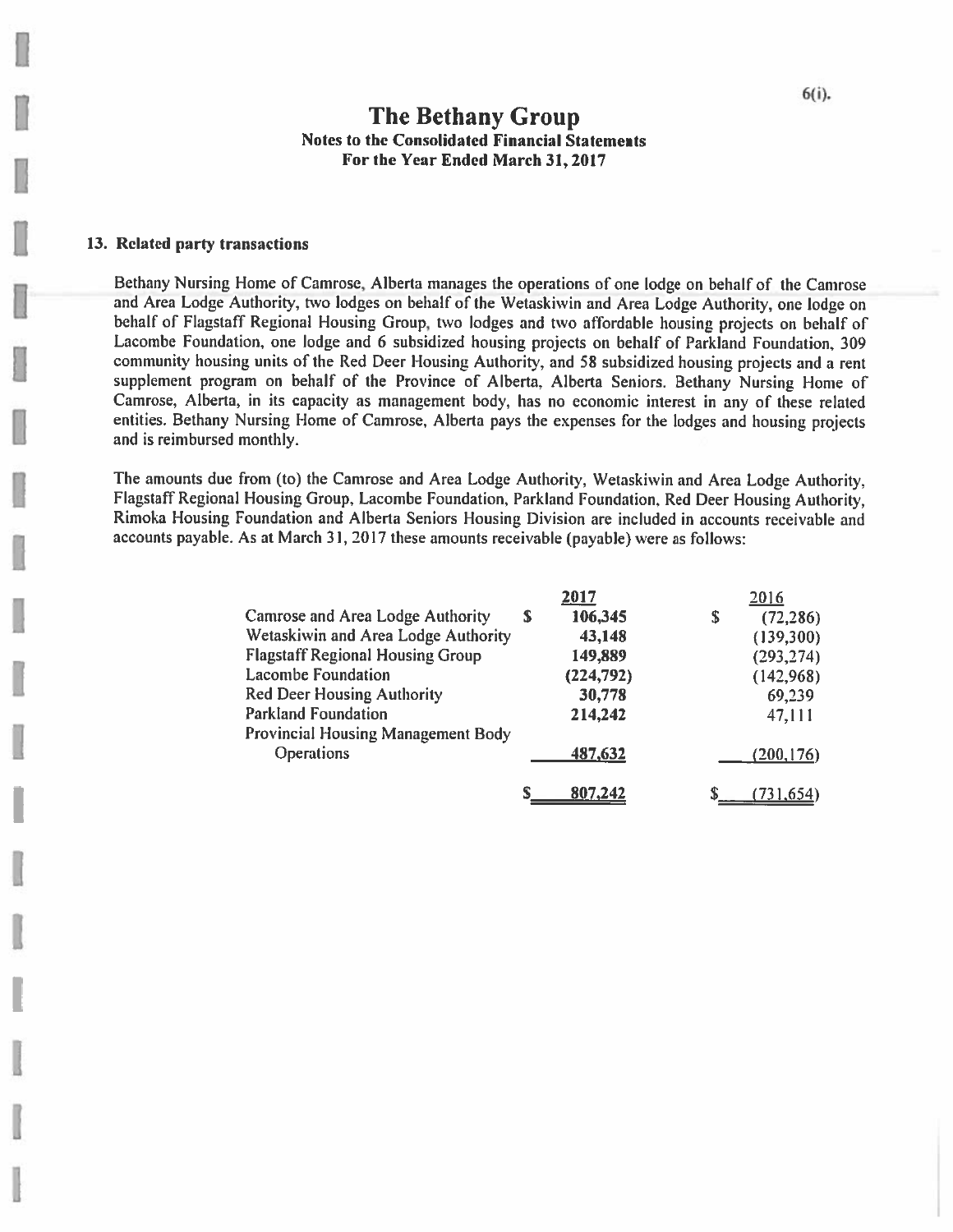## 13. Related party transactions (continued)

Bethany Nursing Home of Camrose, Alberta, also receives a mutually agreed fee for shared administrative services, maintenance, education services and workplace health and safety services from the Camrose and Area Lodge Authority, Wetaskiwin and Area Lodge Authority, Flagstaff Regional Housing Group, Lacombe Foundation, Rimoka Housing Foundation, Parkland Foundation, Red Deer Housing Authority and Provincial Housing Management Body operations. For the year ended March 31, 2017, the amount received from these related entities totaled:

|                                           |   | 2017      |   | 2016      |
|-------------------------------------------|---|-----------|---|-----------|
| Camrose and Area Lodge Authority          | S | 319,290   | S | 284,465   |
| Wetaskiwin and Area Lodge Authority       |   | 229,691   |   | 224,192   |
| <b>Flagstaff Regional Housing Group</b>   |   | 84,123    |   | 94,780    |
| <b>Lacombe Foundation</b>                 |   | 174,196   |   | 183,569   |
| <b>Rimoka Housing Foundation</b>          |   |           |   | 78,524    |
| <b>Red Deer Housing Authority</b>         |   | 228,275   |   | 237,353   |
| <b>Parkland Foundation</b>                |   | 104,476   |   | 141,525   |
| <b>TBG</b> Properties                     |   | 13,134    |   | 55,583    |
| <b>Provincial Housing Management Body</b> |   |           |   |           |
| Operations                                |   | 998,868   |   | 909,186   |
|                                           | S | 2,152,053 | S | 2.209.177 |

These transactions were in the normal course of operations and were recorded at the exchange amount, which is the amount agreed upon by the parties.

## 14. Local Authorities Pension Plan

Employees of Bethany Nursing Home of Camrose, Alberta participate in the Local Authorities Pension Plan (LAPP), which is covered by the Public Sector Pension Plans Act. The plan is financed by employer and employee contributions and investment earnings of the LAPP Fund.

Contributions for current service are recorded as expenditures in the year in which they become due.

Bethany Nursing Home of Camrose, Alberta is required to make current service contributions to the Plan of 11.39% of employees' pensionable earnings up to Canada Pension Plan Yearly Maximum Pensionable Earnings, and 15.84% on pensionable earnings above this amount. Contributions to the Local Authorities Pension Plan in the reporting period by Bethany Nursing Home of Camrose, Alberta totalled \$2,629,212  $(2016 - $2,667,330)$ . At December 31, 2015, the Plan disclosed an actuarial deficit of \$923 million.

#### 15. **Financial instruments**

The Organization maintains a risk management framework to monitor, evaluate, and manage the principal risks assumed with financial instruments. The risks that arise from financial instruments include credit. liquidity, and market risk; market risk arises from changes in interest rates and other price risks.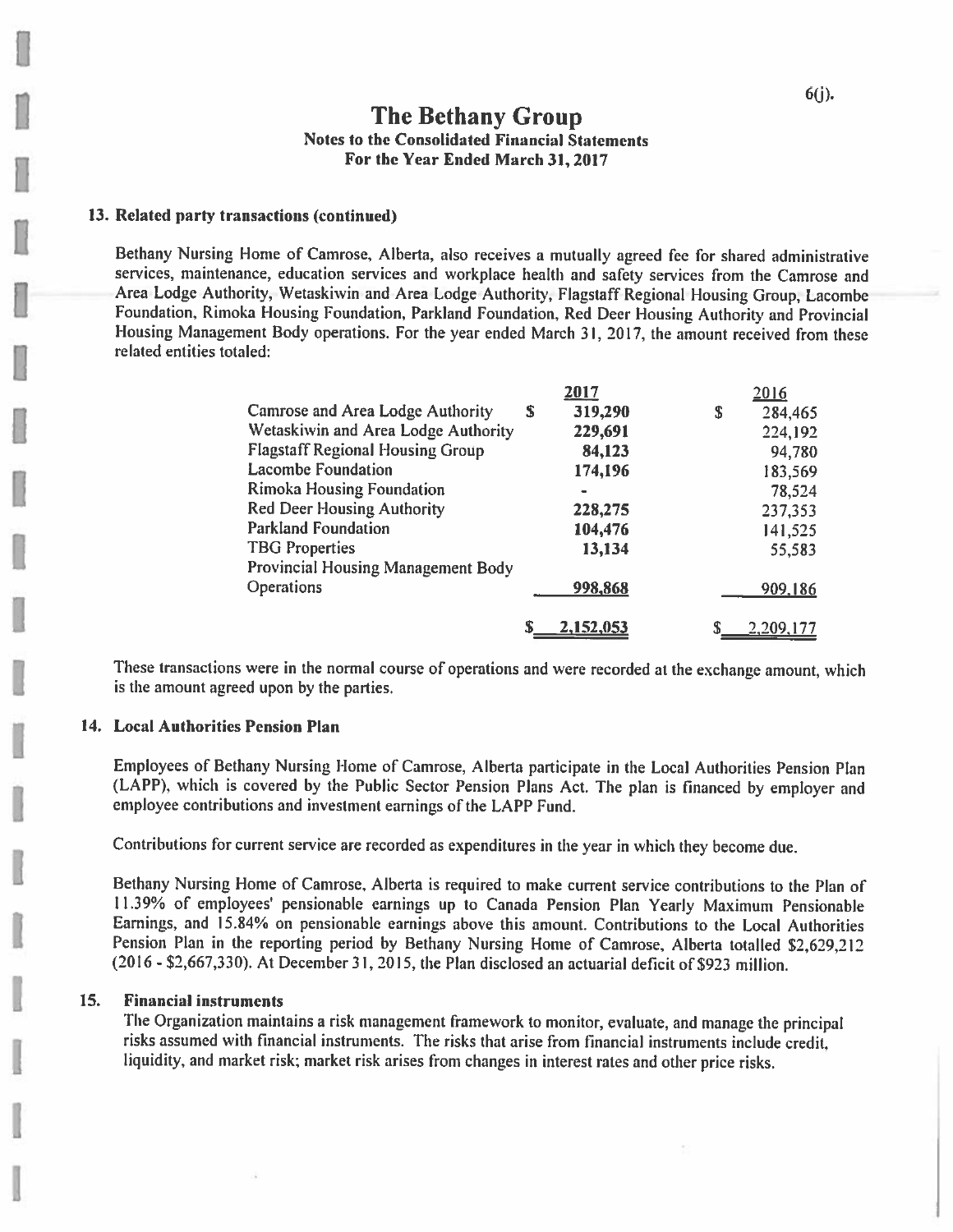#### 16. **Financial instruments (continued)**

## Credit risk

The Organization is exposed to credit risk in the event of non-performance by counterparties in connection with its receivables. The Organization does not obtain collateral or other security to support the receivables subject to credit risk, and does not anticipate significant loss for non-performance beyond that already provided for as an allowance for doubtful accounts.

## Market risk

The Organization's financial instruments expose it to market risk, in particular interest rate risk and other price risk, resulting from its operations.

The long term investments bear interest at a fixed rate and the Organization is therefore exposed to the risk of changes in fair value resulting from interest rate fluctuations. The Organization is exposed to other price risk on its investment in equities quoted in an active market since changes in market prices could result in changes in fair value of these instruments. There has been no significant change in risk from the prior year,

The Organization's mortgage payable consists of loans that are subject to fluctuations in interest rates. For each 1% change in the rate of interest on financial instruments subject to floating rates, the change in annual interest expense is \$137,265. The Organization does not use derivative financial instruments to alter the effects of this risk.

## Liquidity risk

Liquidity risk is the risk the Organization may encounter difficulty in meeting its obligations associated with its financial liabilities as they become due. The Organization's exposure to liquidity risk is dependent on the receipt of funds from a variety of sources, whether in the form of revenue or advances. There has been no significant change in risk from the prior year.

## 16. Foundation

The Bethany Group (Camrose) Foundation was incorporated on February 17, 2011 under the Alberta Societies Act. The majority of the Directors of the Foundation are also members of the Governing Board of Bethany Nursing Home of Camrose, Alberta and as such, control the Foundation. The Foundation is a registered Charity under the Income Tax Act. The financial transactions of the Foundation are not consolidated in these financial statements.

The financial summary of the Foundation as at March 31 for the current and prior year is as follows:

|                    |   | 2017          | 2016          |
|--------------------|---|---------------|---------------|
| Assets             | S | 940,554       | \$<br>925,200 |
| <b>Liabilites</b>  |   |               |               |
| <b>Net Assets</b>  |   | 940,554       | 925,200       |
|                    |   |               |               |
| Revenue            | S | 15,354        | \$<br>902,685 |
| <b>Expenses</b>    |   |               |               |
| <b>Net Surplus</b> |   | <u>15,354</u> | 902,685       |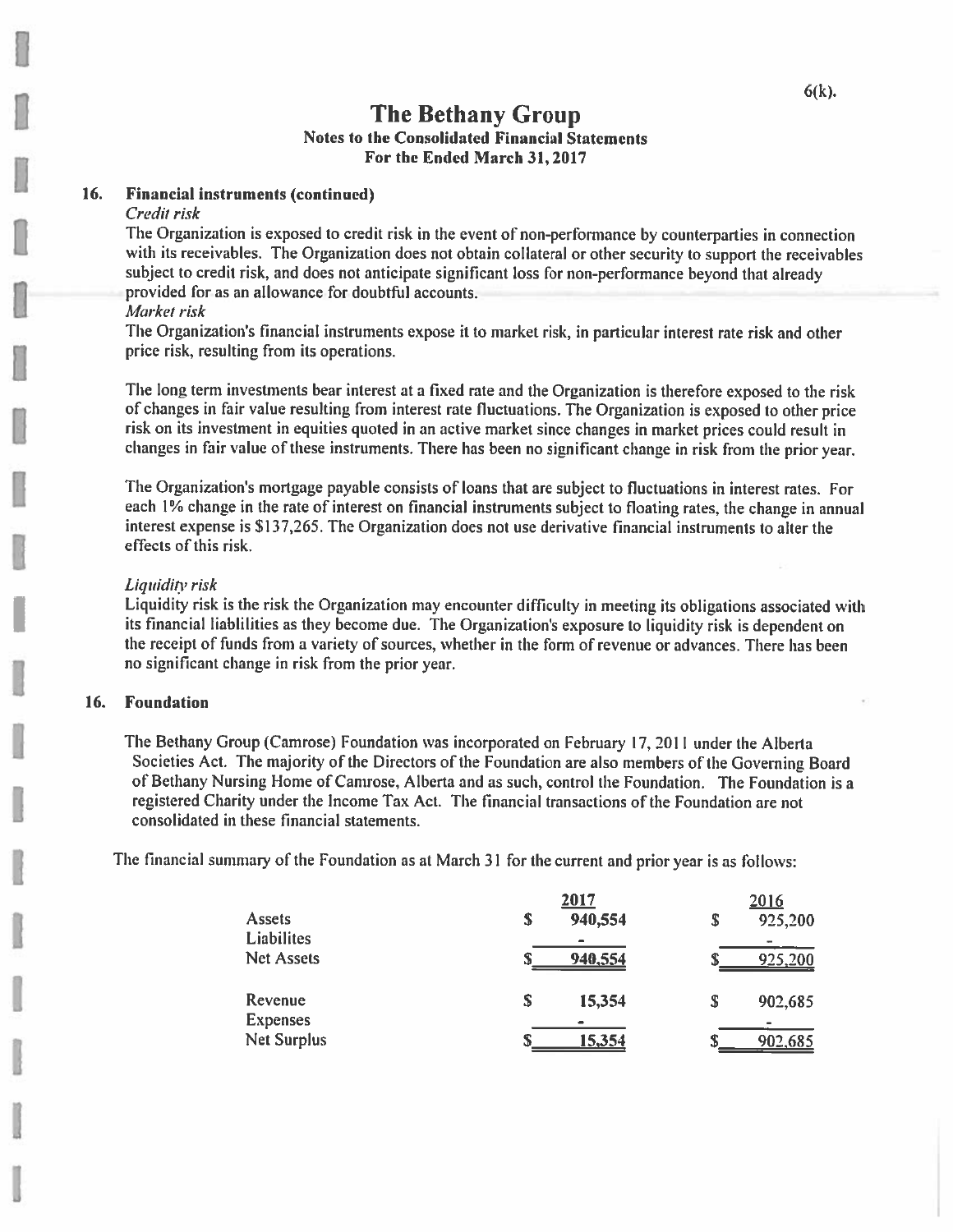#### **Comparative Figures**  $17.$

Certain of the prior year comparative amounts on the Statement of Operations, Statement of Cash Flows and Statement of Operations by Program have been reclassified to conform with the current year's presentation. The reclassification results in no change to the consolidated deficiency of revenue over expenses as previously reported.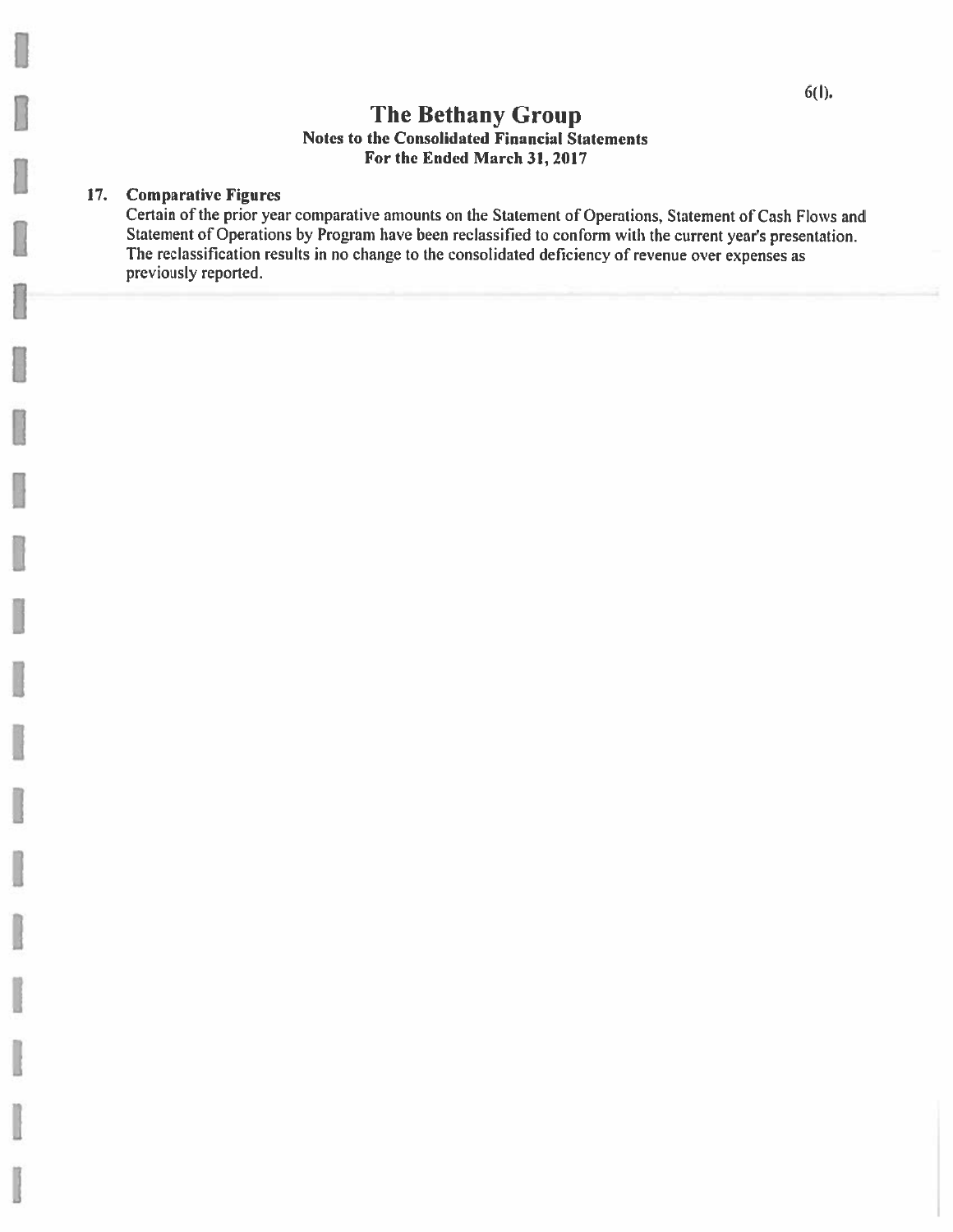## **The Bethany Group Consolidated Statement of Operations For the Year Ended March 31, 2017**

|                                                | 2017             | <u>2016</u>                |
|------------------------------------------------|------------------|----------------------------|
| Revenue                                        |                  |                            |
| Funding - resident care                        | \$<br>27,687,715 | $\mathbb{S}$<br>26,751,088 |
| Resident and other client fees                 | 12,656,313       | 12,183,777                 |
| Recoveries, rebates and other services         | 3,156,727        | 3,129,913                  |
| Special project funding                        | 534,817          | 363,450                    |
| Sundry                                         | 21,362           | 25,496                     |
|                                                | 44,056,934       | 42, 453, 724               |
| <b>Expenses</b>                                |                  |                            |
| Salaries and benefits                          | 33,968,121       | 32,930,833                 |
| Materials and services                         | 9,327,947        | 8,139,694                  |
| Interest on long-term debt                     | 609,388          | 560,943                    |
| Amortization of equipment                      | 569,820          | 534,633                    |
|                                                | 44,475,276       | 42,166,103                 |
| (Deficiency) Excess of revenue over expenses   |                  |                            |
| before other items                             | (418, 342)       | 287,621                    |
| Donations                                      | 23,011           | 206,536                    |
| Donation to Bethany Foundation (note 16)       |                  | (681,063)                  |
| Investment income (note 4)                     | 452,040          | (27, 618)                  |
| Corporate income tax (TBG Properties)          | (35)             | 201                        |
| Amortization of deferred capital contributions | 653,824          | 581,684                    |
| Amortization of buildings                      | (1,705,601)      | (1,617,073)                |
| Deficiency of revenue over expenses            | \$<br>(995, 103) | \$<br>(1,249,712)          |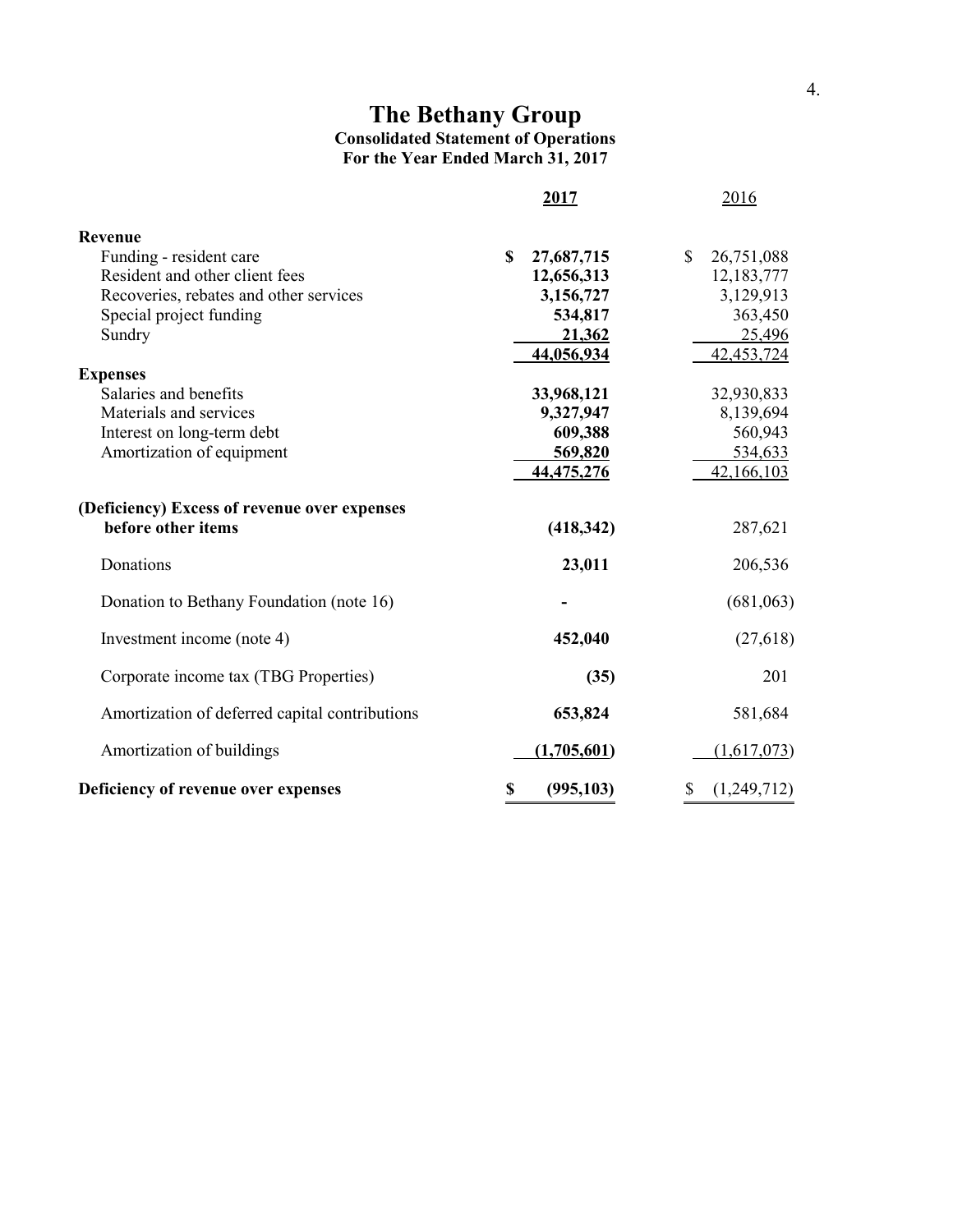## **The Bethany Group** 7(a). **Statement of Operations - Health Services (Continuing Care, Designated Supportive Living, Rosehaven Provincial Program) For the Year Ended March 31, 2017**

**2017** 2016 Health Care Accomodation Total Actual **Revenue** Resident care services  $$ 26,096,922$ <br>Resident fees  $$ 26,096,922$ <br>Resident fees  $$ 25,485,853$ Resident fees 6,229,356 Recoveries 522,749 Other grants 294,421 Sundry 2,410 2,508 26,096,922 9,578,529 35,675,451 34,534,887 **Expenses** Wages and benefits Resident care 21,079,128 - 21,079,128 21,079,128 21,201,177 Food services 1,381,686 1,270,123 Housekeeping 1,184,075 1,184,075 1,184,075 1,184,075 Maintenance 1,903,605 Outreach education 302,829 - 302,829 165,345 Administration 177,312 177,312 365,217 21,559,269 4,750,142 26,309,411 26,046,109 Materials and supplies Resident care 1,478,624 1,340,424 1,340,424 Food services 1,408,412 1,408,412 1,408,412 1,483,424 Housekeeping and laundry **-** 976,009 976,009 976,009 815,657 Maintenance and repairs **147,825 544,055** 544,055 **544,055** 544,055 544,055 Utilities 1,100,792 1,100,792 1,100,792 1,168,211 Outreach education 16,512 16,512 16,512 16,512 16,277 Staff education 269,828 267,688 Administration 1,003,326 1,003,326 2,006,652 2,363,945 2,768,290 5,032,594 7,800,884 7,803,451 Interest on long term debt 17,222 and 17,222 and 17,222 and 18,350 315,350 315,350 317,222 Amortization of equipment 1220,942 220,942 215,004 Total expenses 24,327,559 10,319,028 34,646,587 34,381,786 **Excess (deficiency) of revenue over expenses** 1,769,363 (740,499) 1,028,864 \$ 153,101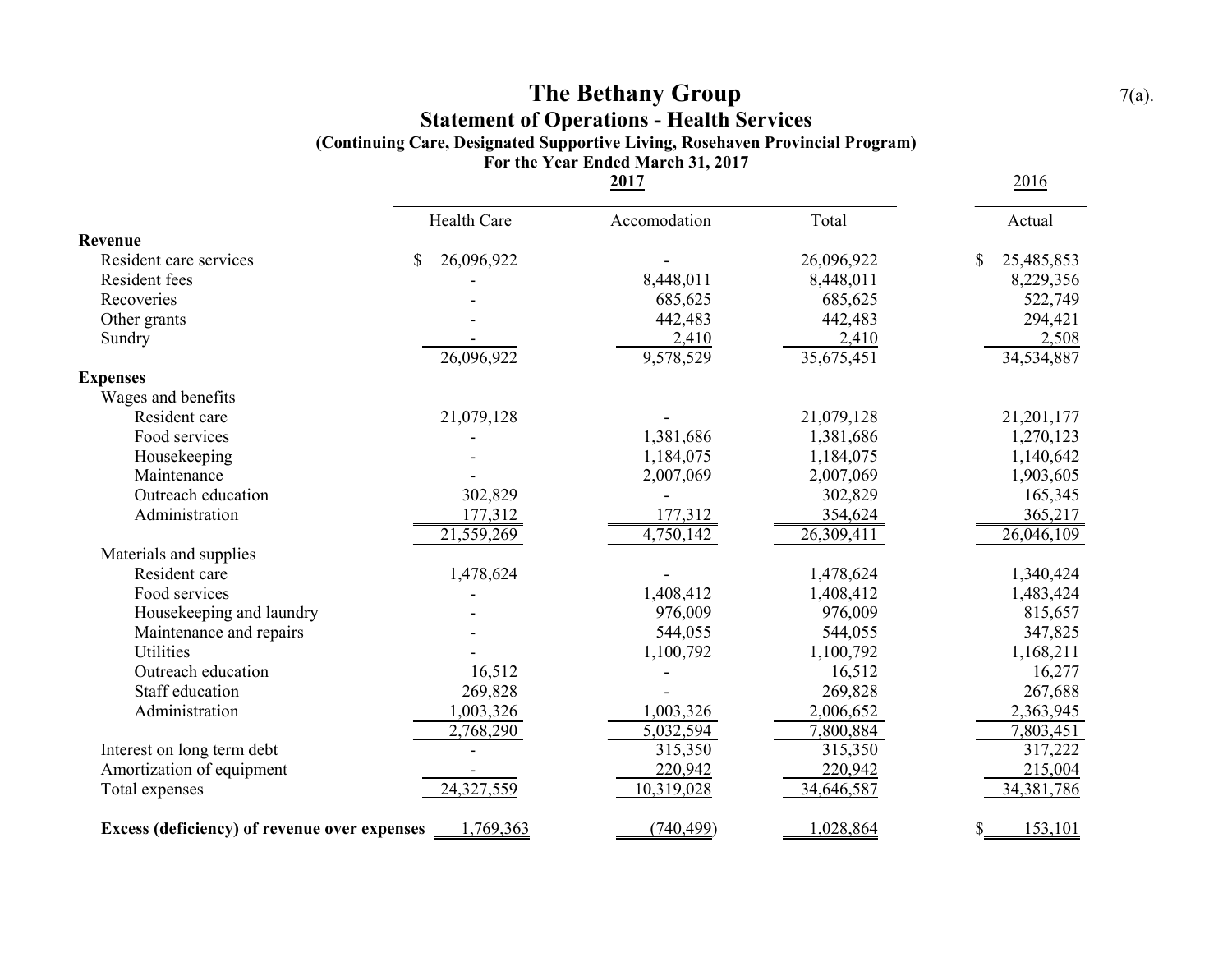## **The Bethany Group** 7(b). **Statement of Operations - Housing and Community Services (Life Lease, Deer Meadows, Homecare, Affordable Housing)**

**For the Year Ended March 31, 2017**

|                                        | 2017            |              |                           | <u>2016</u>     |
|----------------------------------------|-----------------|--------------|---------------------------|-----------------|
|                                        | Health Care     | Accomodation | Total                     | Actual          |
| Revenue                                |                 |              |                           |                 |
| Funding - Homecare services            | 1,590,793<br>\$ |              | $\mathbb{S}$<br>1,590,793 | \$<br>1,265,235 |
| Resident fees                          |                 | 3,995,137    | 3,995,137                 | 3,771,197       |
| Sundry                                 |                 | 9,857        | 9,857                     | 9,499           |
|                                        | ,590,793        | 4,004,994    | 5,595,787                 | 5,045,931       |
| <b>Expenses</b>                        |                 |              |                           |                 |
| Wages and benefits                     |                 |              |                           |                 |
| Homecare                               | 1,038,829       |              | 1,038,829                 | 885,940         |
| Food services and housekeeping         |                 | 562,061      | 562,061                   | 520,351         |
| Maintenance                            |                 | 46,404       | 46,404                    | 23,202          |
| Administration                         | 98,988          | 98,988       | 197,975                   | 170,805         |
|                                        | 1,137,817       | 707,453      | ,845,269                  | 1,600,298       |
| Materials and supplies                 |                 |              |                           |                 |
| Homecare                               | 123,708         |              | 123,708                   | 118,484         |
| Food services                          |                 | 195,182      | 195,182                   | 163,412         |
| Housekeeping and laundry               |                 | 79,851       | 79,851                    | 102,387         |
| Maintenance and repairs                |                 | 1,057,058    | 1,057,058                 | 730,611         |
| <b>Utilities</b>                       |                 | 460,576      | 460,576                   | 408,744         |
| Property Tax                           |                 | 501,525      | 501,525                   | 492,548         |
| Administration                         | 153,097         | 153,097      | 306,193                   | 268,454         |
|                                        | 276,805         | 2,447,289    | 2,724,093                 | 2,284,640       |
| Interest on long term debt             |                 | 294,037      | 294,037                   | 243,721         |
| Amortization of equipment              |                 | 169,675      | 169,675                   | 159,281         |
| Total expenses                         | 1,414,622       | 3,618,454    | 5,033,074                 | 4,287,940       |
| <b>Excess of revenue over expenses</b> | 176,171         | 386,540      | 562,713<br>\$             | 757,991<br>\$   |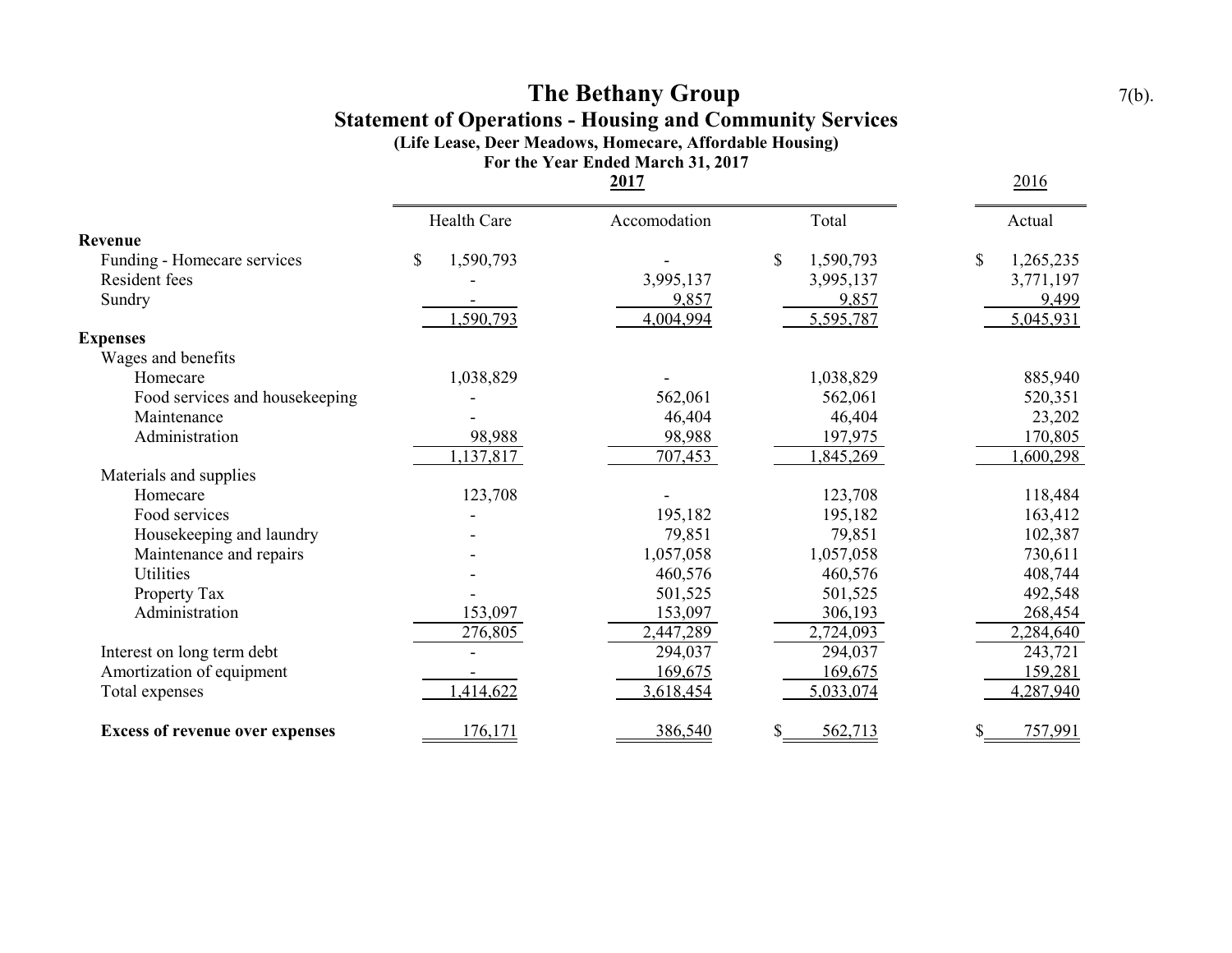## **The Bethany Group** 7(c). **Statement of Operations - Ancillary (Laundry Services, Hairdressing Services) For the Year Ended March 31, 2017**

|                                               | 2017            | 2016                    |
|-----------------------------------------------|-----------------|-------------------------|
| <b>Revenue</b>                                |                 |                         |
| Laundry services - contract clients           | \$<br>489,263   | $\mathbb{S}$<br>521,675 |
| Personal laundry and mending                  | 58,737          | 48,526                  |
| Hairdressing services                         | 154,428         | 134,699                 |
| Sundry                                        | 647             | 673                     |
|                                               | 703,075         | 705,573                 |
| <b>Expenses</b>                               |                 |                         |
| Wages and benefits                            |                 |                         |
| Laundry                                       | 861,984         | 873,929                 |
| Hairdressing                                  | 169,079         | 167,529                 |
|                                               | 1,031,063       | <u>1,041,458</u>        |
| Materials and supplies                        |                 |                         |
| Laundry supplies and linens                   | 109,497         | 103,113                 |
| Maintenance and repairs                       | 15,646          | 59,580                  |
| Vehicle expenses - laundry                    | 19,628          | 20,912                  |
| Utilities - laundry                           | 260,440         | 100,581                 |
| Hairdressing supplies                         | 3,760           | 3,160                   |
| Administration                                | 68,925          | 31,731                  |
|                                               | 477,896         | 319,077                 |
| Less: recovery of services - internal clients | (476, 513)      | (547, 230)              |
| Amortization of equipment                     | 22,628          | 13,865                  |
| Total expenses                                | 1,055,074       | 827,170                 |
| Deficiency of revenue over expenses           | (351,999)<br>\$ | \$<br>(121, 597)        |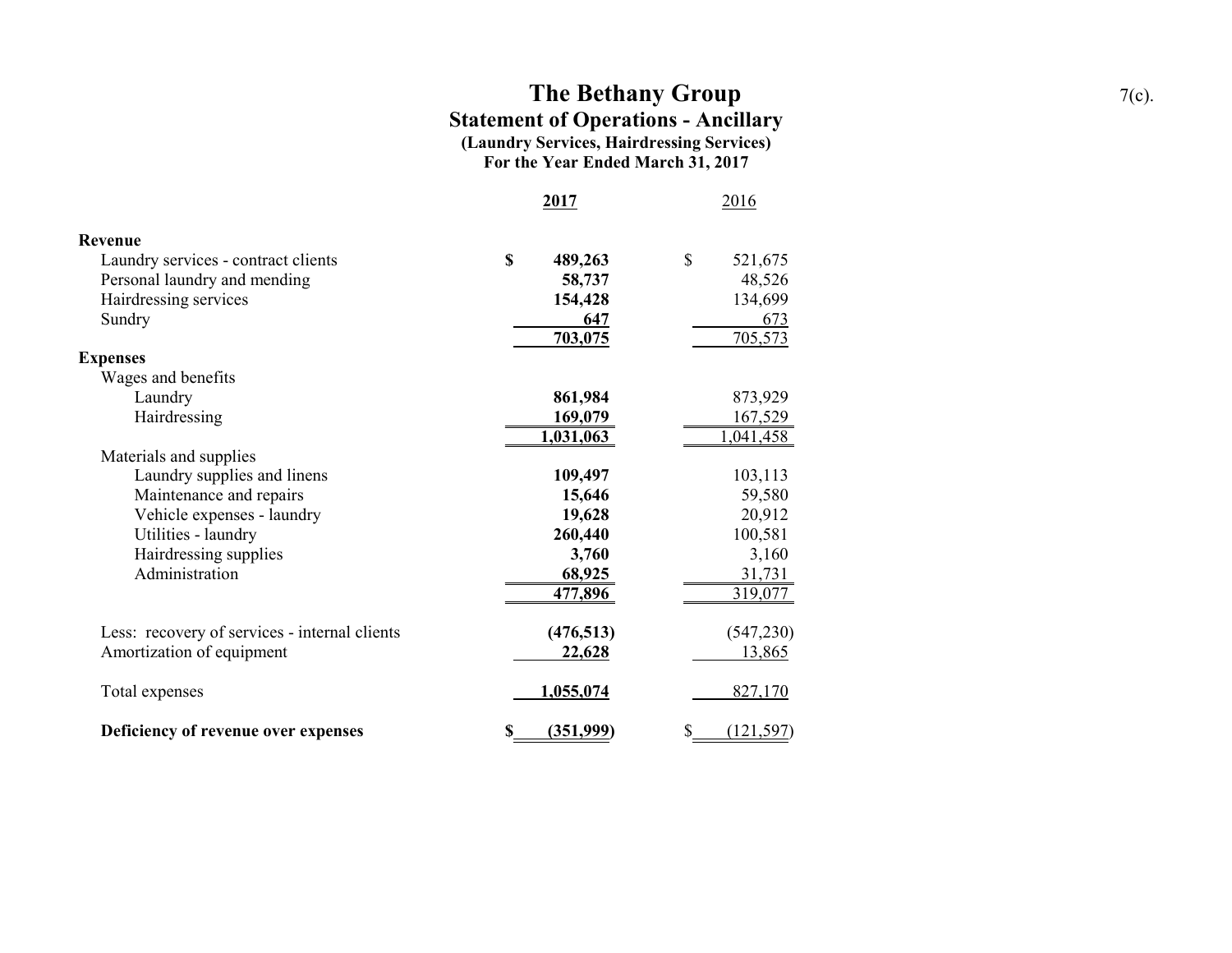# **The Bethany Group** 7(d).

## **Statement of Operations - Administration Services**

**(Corporate Administration, Communication, Financial Services, Human Resources and Education, Chaplaincy)**

**For the Year Ended March 31, 2017**

|                                                 | 2017             | 2016            |
|-------------------------------------------------|------------------|-----------------|
| Revenue                                         |                  |                 |
| Administration and management services-external | \$<br>1,532,988  | \$<br>1,502,332 |
| Project management - external                   | 194,227          | 357,063         |
| Sundry                                          | 6,654            | 11,342          |
|                                                 | 1,733,869        | 1,870,737       |
| <b>Expenses</b>                                 |                  |                 |
| Wages and benefits                              |                  |                 |
| Corporate administration and communications     | 1,634,460        | 1,276,803       |
| Financial services                              | 855,129          | 1,089,342       |
| Human resources and claims management           | 893,505          | 580,054         |
| Education and workplace health and safety       | 296,498          | 331,432         |
| Information technology and systems support      | 546,699          | 492,255         |
| Chaplaincy                                      | 275,792          | 267,394         |
|                                                 | 4,502,083        | 4,037,280       |
| Materials and supplies                          |                  |                 |
| General administration supplies and expense     | 504,939          | 395,418         |
| Board expenses                                  | 3,482            | 5,831           |
| Conferences and travel                          | 104,842          | 99,636          |
| Professional fees                               | 76,808           | 239,418         |
| Education and workplace health and safety       | 54,596           | 28,335          |
| Information technology                          | 281,250          | 124,455         |
| Chaplaincy                                      | 4,296            | 8,297           |
| Purchases from donated funds                    | 21,072           | 18,092          |
|                                                 | 1,051,285        | 919,482         |
|                                                 |                  |                 |
| Less:                                           |                  |                 |
| Recovery - administration services - internal   | (2, 333, 101)    | (2,668,041)     |
| Recovery - project management - internal        |                  | (62, 186)       |
| Amortization of equipment                       | <u>156,575</u>   | 146,483         |
|                                                 |                  |                 |
| Total expenses                                  | 3,376,842        | 2,373,018       |
|                                                 |                  |                 |
| (Deficiency) of revenue over expenses           | (1,642,973)<br>S | (502, 281)<br>S |
|                                                 |                  |                 |